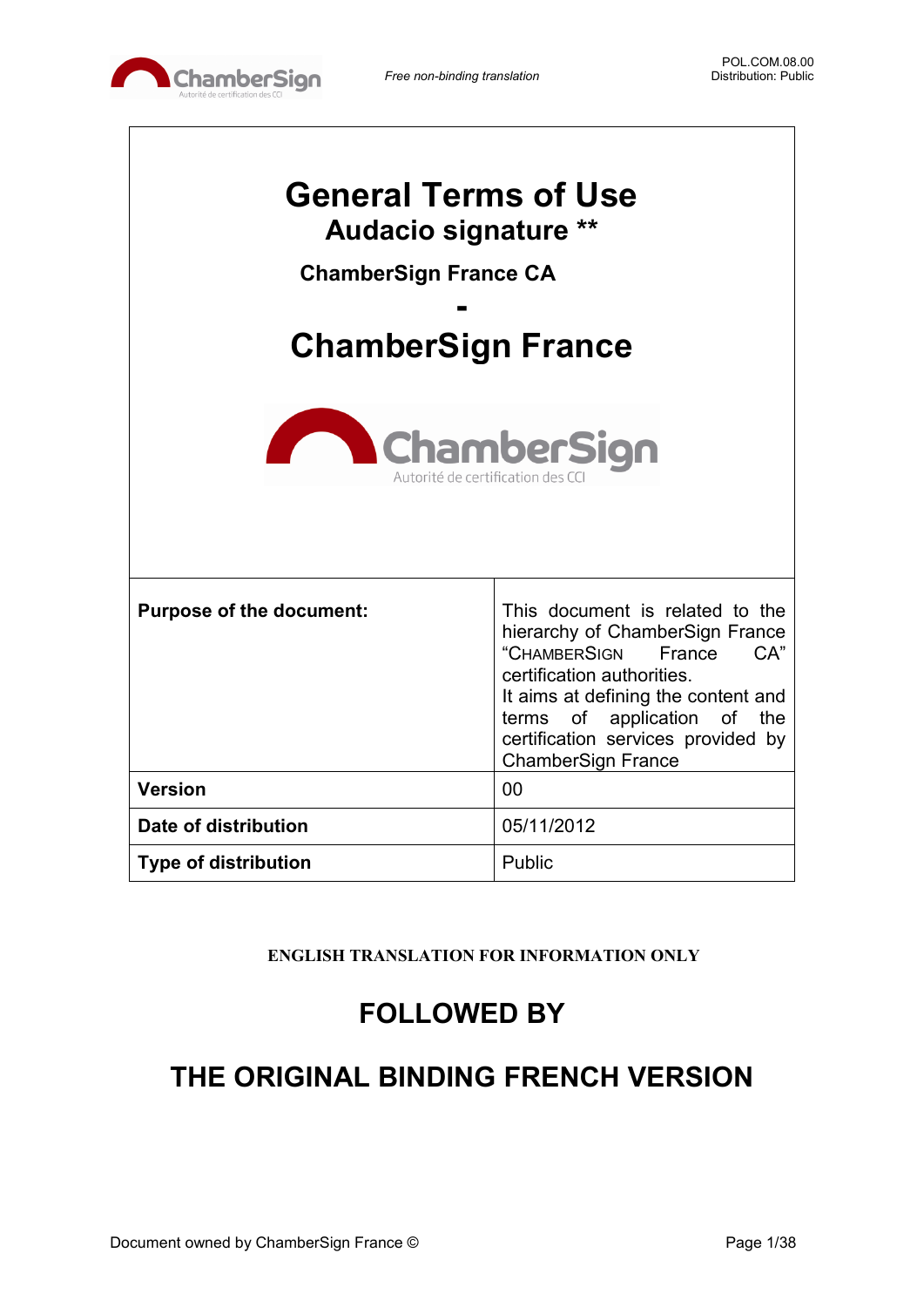

#### **CONTENTS**

#### **ENGLISH TRANSLATION FOR INFORMATION ONLY**

| 1.                                                   | <b>INTRODUCTION</b>                                                                                                                                                                                                                                                                | $\overline{4}$                                                                                       |
|------------------------------------------------------|------------------------------------------------------------------------------------------------------------------------------------------------------------------------------------------------------------------------------------------------------------------------------------|------------------------------------------------------------------------------------------------------|
| 2.                                                   | <b>DEFINITIONS</b>                                                                                                                                                                                                                                                                 | $\overline{4}$                                                                                       |
| 3.                                                   | <b>PURPOSE</b>                                                                                                                                                                                                                                                                     | 6                                                                                                    |
| 4.                                                   | <b>TERM - APPLICATION</b>                                                                                                                                                                                                                                                          | 6                                                                                                    |
| 5.                                                   | REQUESTS FOR CERTIFICATES AND RENEWAL                                                                                                                                                                                                                                              | 6                                                                                                    |
| 5.1<br>5.2<br>5.3<br>5.4<br>5.5<br>5.6<br>5.7<br>5.8 | <b>REGISTRATION OF CERTIFICATE APPLICATION FILES</b><br><b>VERIFICATION OF THE REQUEST</b><br><b>REJECTION OF THE REQUEST</b><br><b>ISSUANCE OF THE CERTIFICATE</b><br><b>ACCEPTANCE OF THE CERTIFICATE</b><br><b>ASSISTANCE</b><br><b>RENEWAL</b><br>AMENDMENT OF THE CERTIFICATE | 6<br>$\overline{7}$<br>$\overline{\mathcal{I}}$<br>$\overline{\mathcal{I}}$<br>$\, 8$<br>8<br>8<br>9 |
| 6.                                                   | <b>CONDITIONS FOR USING CERTIFICATES AND RESTRICTIONS</b>                                                                                                                                                                                                                          | 9                                                                                                    |
| 7.                                                   | <b>CERTIFICATE VERIFICATION PROCEDURE</b>                                                                                                                                                                                                                                          | 9                                                                                                    |
| 8.                                                   | <b>REVOCATION OF THE CERTIFICATE</b>                                                                                                                                                                                                                                               | 9                                                                                                    |
| 9.                                                   | <b>CHAMBERSIGN'S OBLIGATIONS</b>                                                                                                                                                                                                                                                   | 10                                                                                                   |
| 10.                                                  | <b>HOLDER'S OBLIGATIONS</b>                                                                                                                                                                                                                                                        | 11                                                                                                   |
| 11.                                                  | <b>OBLIGATIONS OF CERTIFICATE USERS</b>                                                                                                                                                                                                                                            | 12                                                                                                   |
| 12.                                                  | <b>LEGAL REPRESENTATIVE'S OBLIGATIONS</b>                                                                                                                                                                                                                                          | 12                                                                                                   |
| 13.                                                  | <b>PRICE</b>                                                                                                                                                                                                                                                                       | 13                                                                                                   |
| 14.                                                  | <b>GUARANTEES AND EXCLUSIONS</b>                                                                                                                                                                                                                                                   | 14                                                                                                   |
| 14.1<br>14.2                                         | <b>GUARANTEES</b><br><b>EXCLUSIONS</b>                                                                                                                                                                                                                                             | 14<br>14                                                                                             |
| 15.                                                  | <b>LIABILITY</b>                                                                                                                                                                                                                                                                   | 14                                                                                                   |
| 16.                                                  | <b>INSURANCE</b>                                                                                                                                                                                                                                                                   | 16                                                                                                   |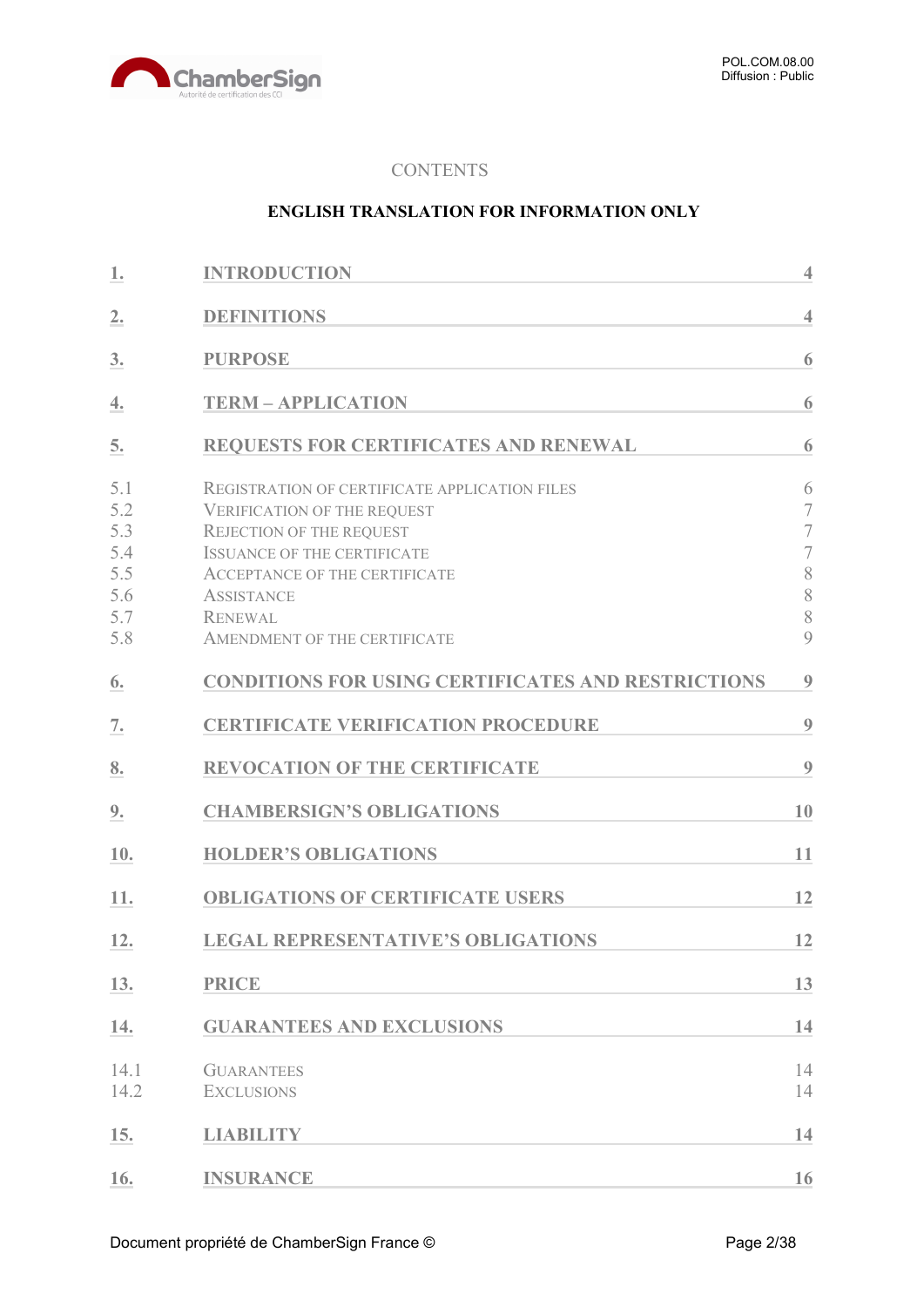# ChamberSign

| 17. | <b>CONFIDENTIALITY</b>                                    | 16 |
|-----|-----------------------------------------------------------|----|
| 18. | <b>INTELLECTUAL PROPERTY</b>                              | 16 |
| 19. | <b>PERSONAL DATA</b>                                      | 16 |
| 20. | <b>TERMINATION OF THE SUBSCRIPTION</b>                    | 17 |
| 21. | <b>GOOD FAITH</b>                                         | 17 |
| 22. | <b>CONSERVATION</b>                                       | 17 |
| 23. | <b>NULLITY</b>                                            | 18 |
| 24. | <b>ENTIRE AGREEMENT</b>                                   | 18 |
| 25. | <b>LANGUAGE - BINDING VERSION</b>                         | 18 |
| 26. | <b>DISPUTE SETTLEMENT - JURISDICTION - APPLICABLE LAW</b> | 18 |

| <b>VERSION ORIGINALE EN FRANCAIS</b><br>20 A 38 |
|-------------------------------------------------|
|-------------------------------------------------|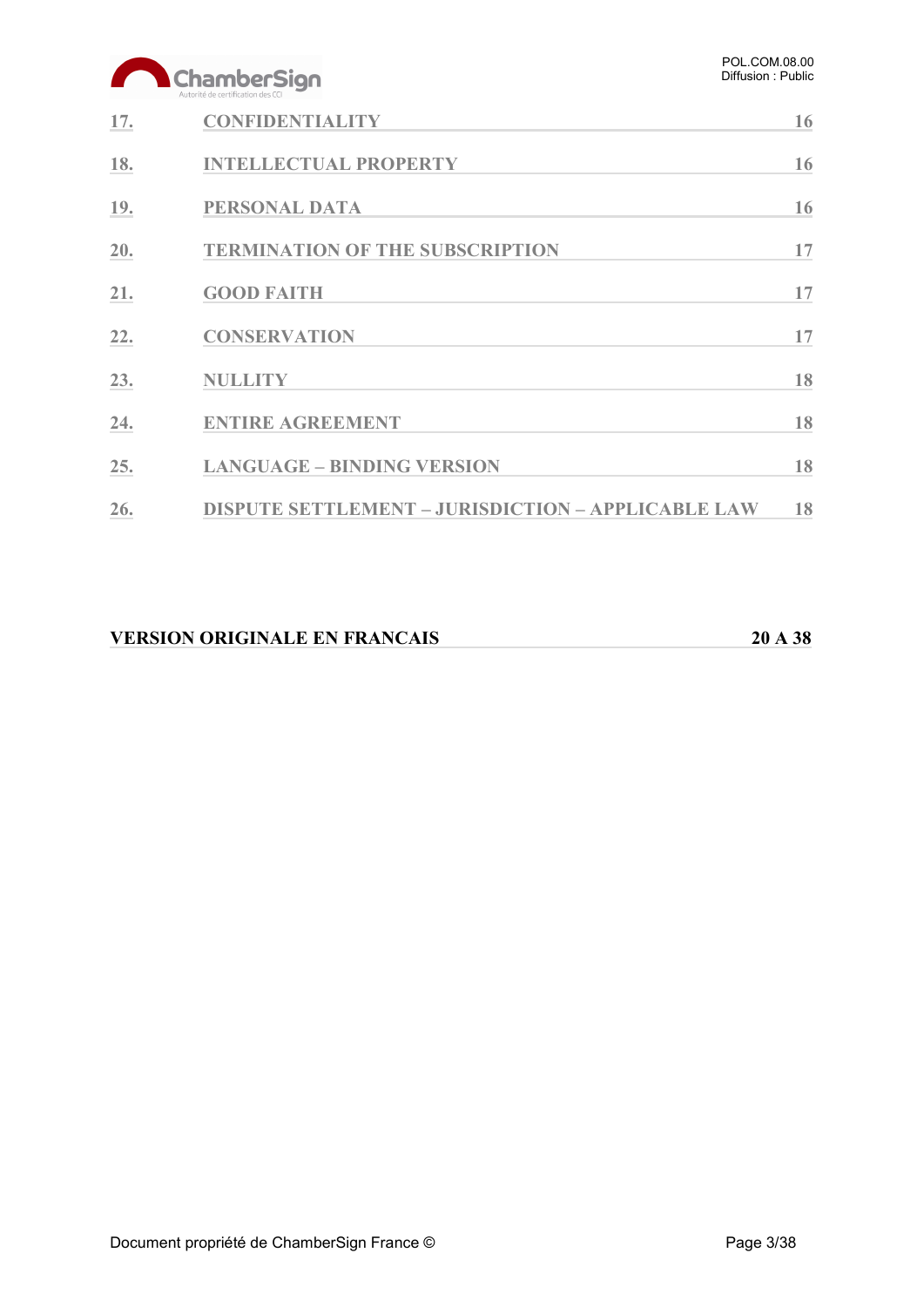

#### <span id="page-3-0"></span>**1. INTRODUCTION**

1. ChamberSign France provides the legal representative, holder and certificate user with certification services.

2. Any use of the services offered implies the consultation and unreserved acceptance of these general terms.

3. The legal representative, holder and certificate user acknowledge that they have read, understood and approved these general terms and the certification policy of the Audacio signature \*\* certificate of ChamberSign France CA 1.2.250.1.96.1.7.2.1, accept their content in full and acknowledge that they are bound by all of their provisions.

4. The legal representative, holder and certificate user acknowledge that they have the necessary skills and means for using the certificates.

5. The certificate user acknowledges having checked that the IT configuration used is completely secure and that it does not contain any virus and that it is in perfect working condition.

6. The legal representative, the holder and the certificate user acknowledge that they are aware of the type, purpose and terms of using the certificates and have claimed and obtained the information required for using the certificates in full knowledge of the facts.

#### <span id="page-3-1"></span>**2. DEFINITIONS**

7. The terms defined below shall have the following meanings between the parties:

- "user application": application services using certificates issued by ChamberSign France for purposes of signature of the holder;

- "certification authority" or "CA": legal entity which, within an electronic certification service provider (CSP), is in charge, in the name and under the latter's liability, of applying a certification policy and has the capacity to issue electronic certificates in relation to this certification policy. It is hereafter referred to by the words "ChamberSign France". It is qualified in article 7 of decree no. 2001-272 of  $30<sup>th</sup>$  March 2001 taken as application of article 1316-4 of the French Civil Code and regarding electronic signatures;

- "delegated registration authority" or "DRA": only intervenes during the one-on-one meeting with the holder and the handover of the key support;

**-** "key pair": couple of keys made up of one public key and one private key, generated in relation to a PKI-type of infrastructure (technical solutions based on public-key cryptography);

**-** "registration office" or "RO": checks the identification information of the future holder of a certificate, and where necessary other specific attributes, before transferring the corresponding request to the appropriate KMI department;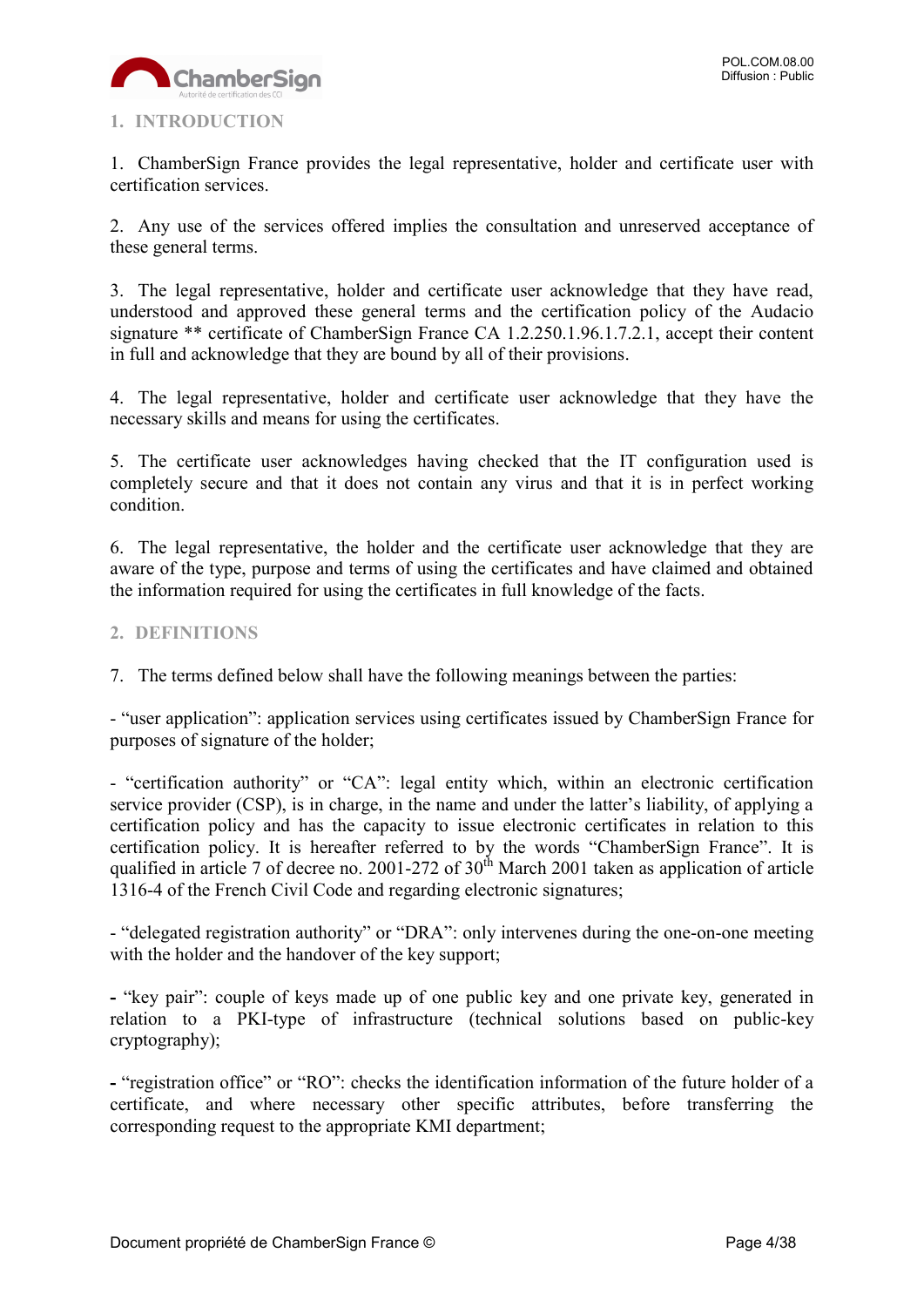

- "certificate": electronic file certifying that a key pair belongs to the holder or to the material element or software identified in the certificate. The certificate is signed by the certification authority;

- "compromise": disclosure or suspected disclosure or loss of confidential information as a result of infringing a security measure and leading to a possible loss in confidentiality and/or integrity of the data in question;

- "certification practices statement"**:** text defining the practices used by a certification authority in order to issue certificates and more generally the practices of all of the components of the certification authority in the whole life-cycle of a certificate; hereafter referred to as "CPS";

**-** "confidential data": the holder's strictly personal data which should absolutely be kept secret and which are: the certificate's private key, the collection code and the activation code of the private key;

- "entity": administrative authority or company defined broadly, i.e. also private-law legal entities such as associations;

- "key management infrastructure": series of components, functions and processes devoted to managing cryptographic keys and their certificates used by trustworthy services; hereafter referred to as "KMI";

- "LAR": list of certification authority revoked certificates;

- "CRL": certificate revocation list;

- "certification agent": person appointed by the legal representative of the customer entity in order to collate the documents of the certificate application files, to perform the one-on-one recognition with the holders and to perform the certificate revocation requests;

- "OID": object identifier identifying the certification authority's certification policy;

**-** "certification policy": series of rules, identified by a name (OID), defining the standards with which ChamberSign France complies in relation to these terms and indicating the applicability of a certificate to a particular community and/or to a class of applications with shared security standards; hereafter referred to as "CP";

**-** "holder"**:** private individual identified in the certificate and who holds the private key corresponding to the public key that is in this certificate;

**-** "revocation": action performed by the holder, agent, a legal representative of the entity or ChamberSign France which aims at ceasing the validity of the certificate. This action may be performed further to a change in information contained in the certificate or in the case of a compromise. In this respect, a certificate which has been revoked is recorded on the CRL (certificate revocation list);

**-** "electronic signature": use of a reliable identification process guaranteeing its relation with the deed to which it is attached, in accordance with applicable legislation;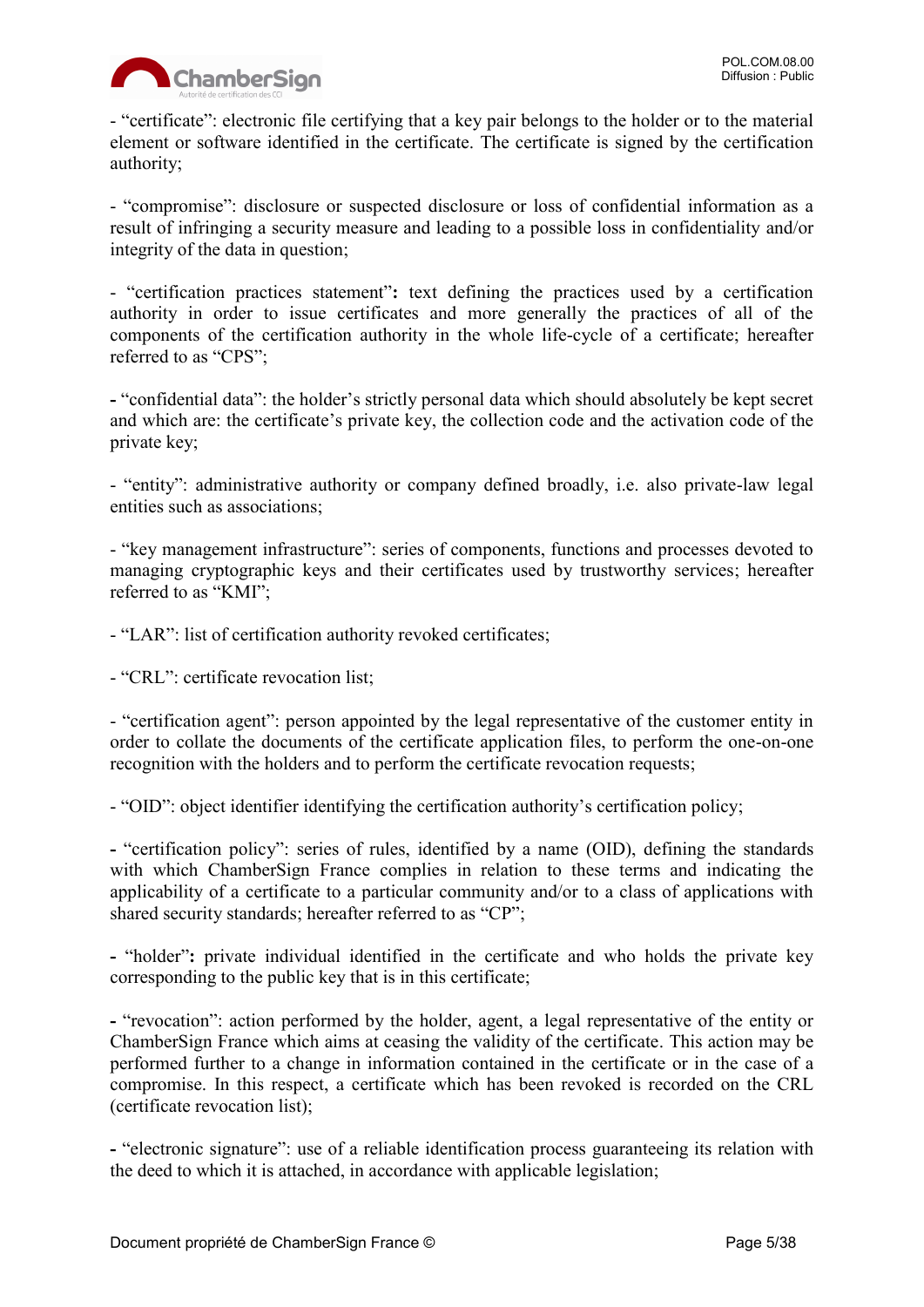

-"certificate user": entity or private individual receiving a certificate and who relies on it for checking an electronic signature from the holder of the certificate; Example: addressee of a signed email or signatory of a contract signed electronically.

<span id="page-5-0"></span>**3. PURPOSE**

8. These general terms aim at defining the content and methods of application of the certification services provided by ChamberSign France as certification authority to the holders, legal representative, DRA and certification agent, and at specifying the undertakings and obligations of these various parties involved.

#### <span id="page-5-1"></span>**4. TERM – APPLICATION**

9. These general terms of use are binding on the legal representative, the holder and the certification agent, where appropriate, as from their acceptance by the latter. They vouch for these general terms being respected by the certificate user.

10. These general terms are binding throughout the whole period of the services being put online, without prejudice to any updates to them.

11. ChamberSign France undertakes to provide the legal representative, the holder and the certification agent, where appropriate, with the new general terms of use.

12. Any use of the services by the legal representative, the holder and the agent after the amendments of the general terms implies acceptance by the latter of the new general terms.

13. The general terms of use apply as from their signature.

14. The supply of the certification services is subject to the payment of the agreed price.

15. The general terms of use are signed for a period of three years.

16. These general terms of use may be renewed automatically once, for a period of three years.

17. In the case of absence of renewal or when the customer entity has not settled the renewal price, these general terms are automatically terminated.

18. The certificates will then no longer be usable and shall be revoked by ChamberSign France after information sent to the customer entity.

<span id="page-5-2"></span>**5. REQUESTS FOR CERTIFICATES AND RENEWAL**

#### <span id="page-5-3"></span>**5.1 REGISTRATION OF CERTIFICATE APPLICATION FILES**

19. The certificate application file sent to ChamberSign France will include at least the following elements: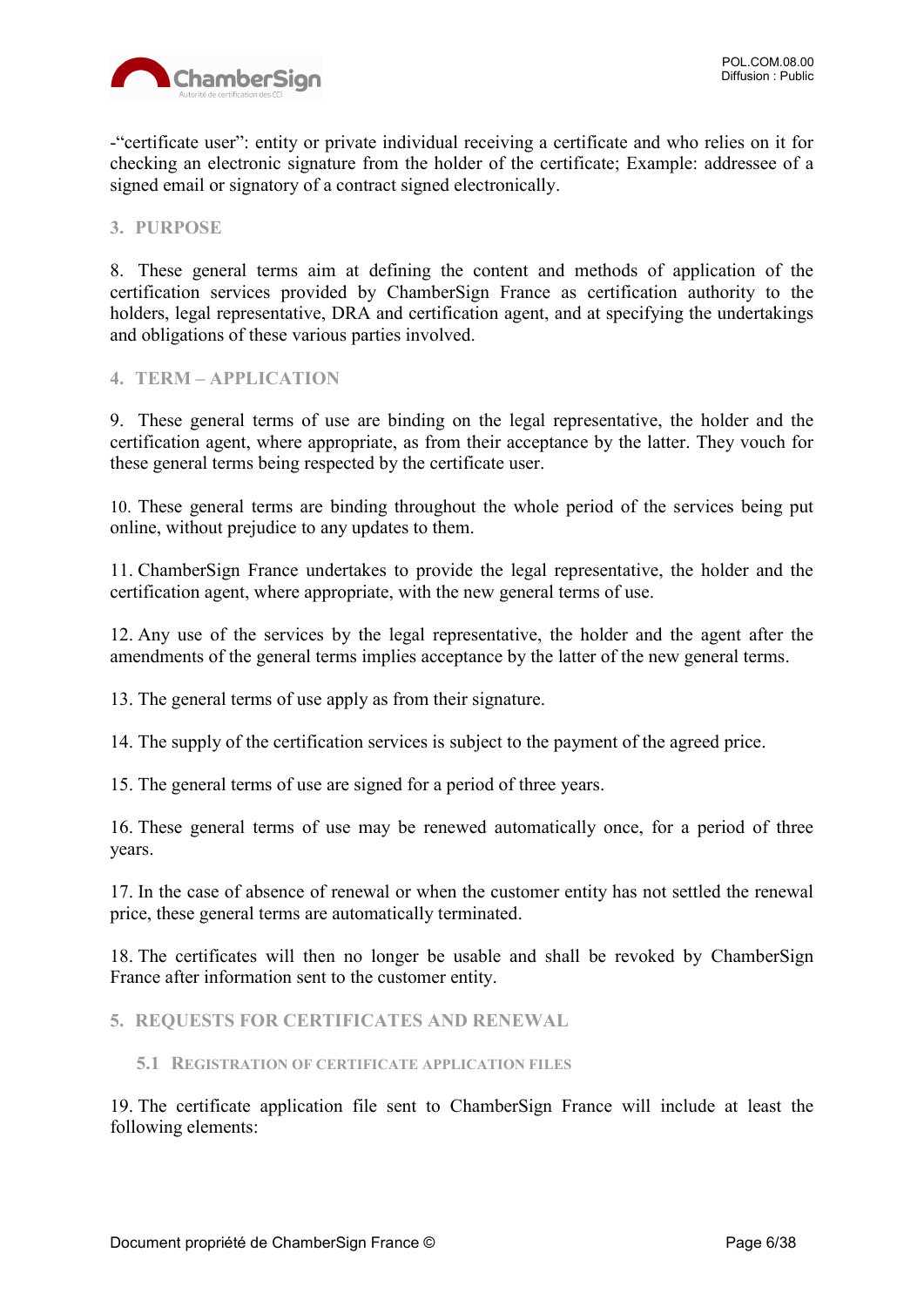

- a written certificate request, signed and dated less than three months ago by the future holder and, if different, by the legal representative or his/her assignee or the certification agent;
- an official valid identification document of the future holder including an ID photograph presented to ChamberSign France which keeps a copy of it;
- an official valid identification document of the signatory of the request including an ID photograph presented to ChamberSign France which keeps a copy of it;
- the general terms of use, signed.

20. The holder or the legal representative of the entity and the agent may make a certificate request by completing the certificate request form on the ChamberSign France website: [www.chambersign.fr.](http://www.chambersign.fr/)

21. They then send the supporting documents required by post, or attend the registration office directly.

22. The supporting documents to be enclosed when making an initial certificate request are specified in the subscription form.

- <span id="page-6-0"></span>**5.2 VERIFICATION OF THE REQUEST**
- 23. The registration office performs the following operations:
	- checks and confirms the identity of the future holder;
	- checks the coherency of the supporting documents presented;
	- ensures that the future holder is aware of the terms applicable for using the certificate as stipulated in this document.
	- **5.3 REJECTION OF THE REQUEST**

<span id="page-6-1"></span>24. In the case of missing documents and after a reminder regarding the supply of these documents, the registration office reserves the right to reject the certificate request.

25. It informs the holder, certification agent or legal representative of the entity of the same.

<span id="page-6-2"></span>**5.4 ISSUANCE OF THE CERTIFICATE**

26. After authentication of the origin and verification of the integrity of the request sent by the registration office, ChamberSign France generates the certificate, the holder's key pair, his/her signature mechanism, the activation codes ...

27. Each certificate request is subject to a one-on-one meeting of the holder with an RO, a DRA agent or the certification agent.

28. The one-on-one recognition process may be performed, where appropriate, with a representative of ChamberSign France empowered for this purpose during the latter's visit to the holder, in particular when performing a training session on electronic signatures given by ChamberSign France.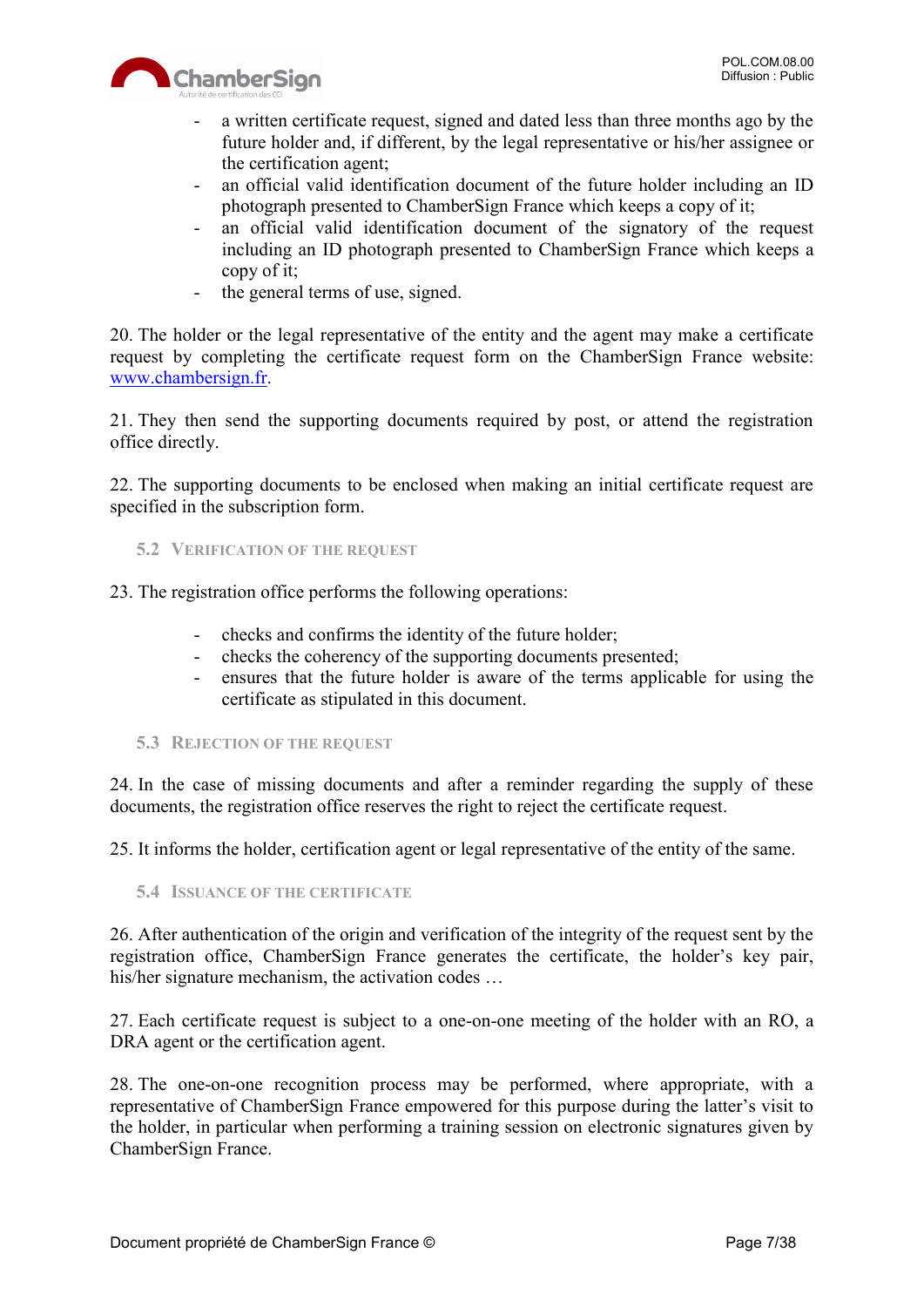

29. The availability of the certificates issued by ChamberSign France after the registration process gives rise to the issue of an availability notice via email sent to the holder who should follow the instructions set out in the said message in order to collect them.

30. For certificates confined on physical media (USB flash drives), the physical media and ChamberSign France certificates are collected from the RO, the DRA, the certification agent or from a person appointed by ChamberSign France.

These certificates are generated on Gemalto MultiApp ID IAS ECC media.

31. The holder must collect his/her certificate as from receipt of the message informing him/her of its availability. ChamberSign France reserves the right to abandon the certificate issuance process if the holder has not come forward to collect his/her certificate 2 months after the said message.

<span id="page-7-0"></span>**5.5 ACCEPTANCE OF THE CERTIFICATE**

32. ChamberSign France is informed of the collection of each certificate. The holder must test his/her certificate by using the service provided for this purpose on the ChamberSign France website.

33. The holder is required to inform ChamberSign France of any inaccuracy or fault in the Certificate within seven business days following the collection of the Certificate, in order for the latter to be revoked and a new one provided.

34. The holder is deemed to have tested and accepted his/her certificate once a period of 2 months has passed after collection of the Certificate or if he/she has used his/her certificate.

<span id="page-7-1"></span>**5.6 ASSISTANCE**

35. In order to assist the holder, technical instructions on using the certificate are delivered to him/her during the one-on-one meeting and a telephone assistance or hot line is available on 08 92 23 02 52 (0.34 Euros incl. taxes per minute in Metropolitan France only) from 9a.m. to noon and from 2p.m. to 5p.m., on business days.

36. A tutorial and a FAQ section are available on the ChamberSign France website at the following address: [http://www.chambersign.fr.](http://www.chambersign.fr/)

<span id="page-7-2"></span>**5.7 RENEWAL**

37. The renewal of a certificate at the end of its validity period implies sending the supporting documents that are no longer valid or that have been amended, in accordance with the subscription form. All holders are informed by email of the upcoming expiry of their certificate. If the holder wishes to renew it, he/she makes a renewal request before the expiry date on the ChamberSign France website.

38. The renewal of a certificate only implies a change in validity dates but not in any of the other pieces of information which remain identical to the previous certificate.

39. The renewal of the certificate implies a renewal of the corresponding key pair.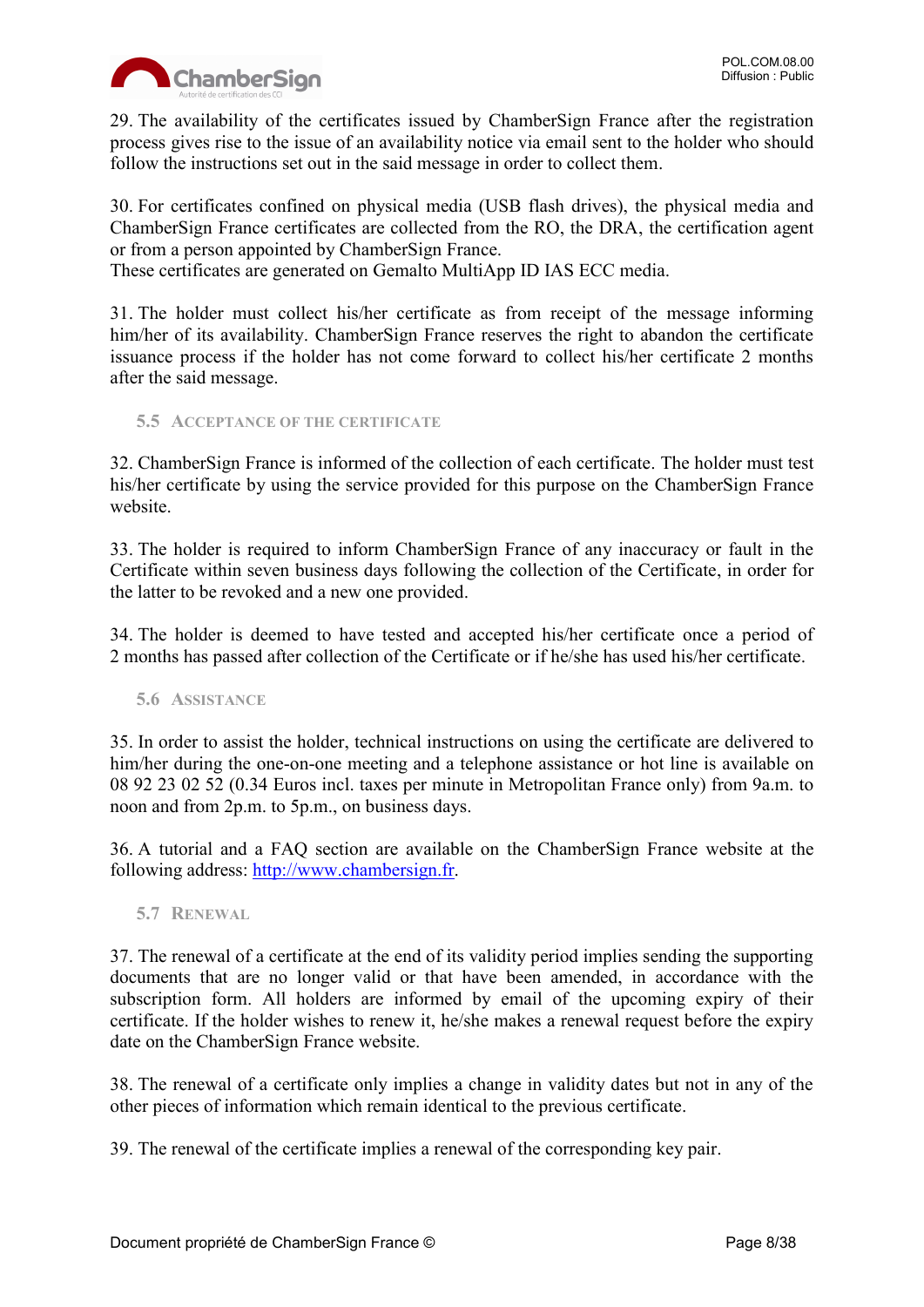

#### <span id="page-8-0"></span>**5.8 AMENDMENT OF THE CERTIFICATE**

40. The amendment of a certificate corresponds to changes in information without changing the public key. ChamberSign France does not make any amendment to a certificate; in the case of a change in the information contained in the certificate, a new certificate request must be made, in accordance with the terms and conditions set out in paragraphs 73 and 93 of these general terms of use.

#### <span id="page-8-1"></span>**6. CONDITIONS FOR USING CERTIFICATES AND RESTRICTIONS**

41. The use of the holder's private key and of the certificate must remain strictly limited to electronic signature services.

42. The certificates must not be used for personal purposes.

43. For signature purposes, the certificates may not be used for transactions exceeding an amount of  $\epsilon$ 500 000.

#### <span id="page-8-2"></span>**7. CERTIFICATE VERIFICATION PROCEDURE**

44. ChamberSign France undertakes to provide a consultancy service on its [www.chambersign.fr](http://www.chambersign.fr/) website enabling to check the validity of the certificates it has issued.

45. This service is available 24 hours a day.

46. The information made available by ChamberSign to the certificate user will enable the latter to check and validate the status of a certificate and of all of the corresponding certification chain, prior to its use, i.e. to check the signatures of the chain's certificates, as the signatures guarantee the origin and integrity of the CRL / LAR.

#### <span id="page-8-3"></span>**8. REVOCATION OF THE CERTIFICATE**

47. The Certificate may be revoked at any time either by fax, or by registered letter with confirmation of receipt sent to the RO, or online from the following website: [www.chambersign.fr.](http://www.chambersign.fr/)

48. A certificate may be revoked in particular for the following reasons:

- amendment in information contained in the certificate:
- inaccurate information provided in the registration file;
- lack of payment of the price of the certificate by the legal representative or the holder;
- possible or proved compromise of the holder's private key;
- lack of respect by the holder of the rules for using the certificate;
- lack of respect by the holder and/or, where appropriate, the certification agent or the entity of ChamberSign France's CP obligations;
- performance of fraudulent operations;
- termination of the subscription;
- request for revocation of the certificate;
- departure, change in address, death of the holder;
- transfer or stoppage of activity of the holder's entity.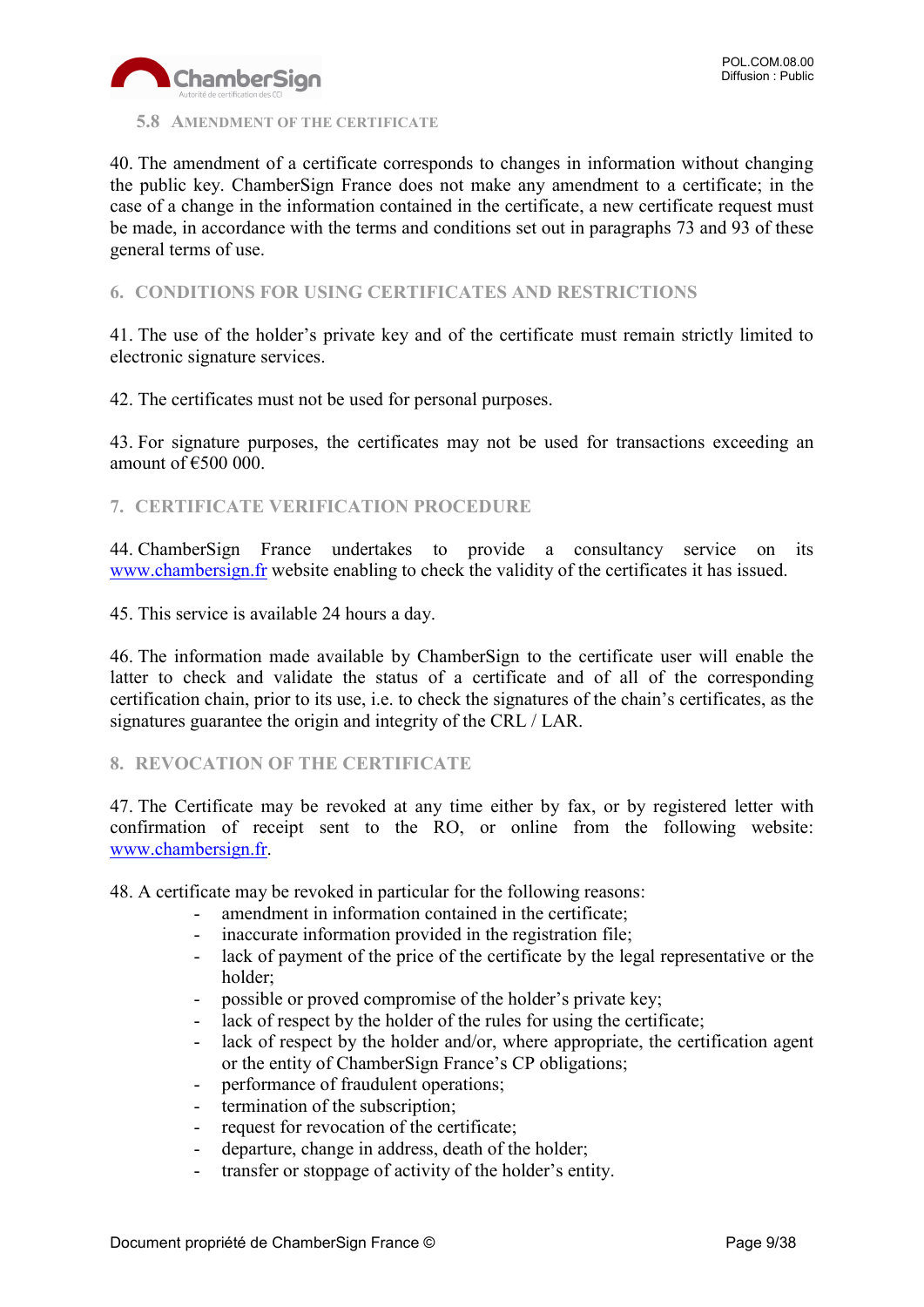

49. The revocation request may be made by the following persons:

- holder;
- certification agent;
- a legal representative of the entity;
- ChamberSign France.

50. When several certificates are stored on the same medium by the holder, the holder must revoke all of these certificates.

51. The revocation request may be made 24 hours a day on the ChamberSign France website.

52. The revocation request may undergo a verification procedure of the information regarding the person making the request and their authority in relation to the certificate.

53. The holder receives confirmation of this revocation, by email.

54. The holder acknowledges and accepts that any use of the certificate, after having become aware of the occurrence of any of the above-mentioned events, will be at his/her own risk, without prejudice to any legal action for liability that ChamberSign France reserves the right to instigate against the holder.

#### <span id="page-9-0"></span>**9. CHAMBERSIGN'S OBLIGATIONS**

55. ChamberSign France allocates an OID to its CP which is included in the corresponding certificates that it undertakes to have evolved in the case of evolution in its CP.

56. It undertakes to ensure the control by the Registration Office of the identification of the Holder, the Legal Representative and where appropriate, the Certification Agent wishing to obtain a signature Certificate.

57. ChamberSign France undertakes to perform the certification services in accordance with the terms and conditions and subject to the restrictions of these general terms of use.

58. ChamberSign France undertakes to show the users of its certificates that it has issued a certificate for a given holder and that this holder has accepted the certificate.

59. It undertakes to endeavour to create and issue certificates that contain information deemed as accurate.

60. For this, ChamberSign France undertakes to ensure that the certificate application file is complete, and that the documents provided apparently comply.

61. It undertakes to ensure that the electronic signature certificate is delivered to the holder within a period of 48 hours as from receipt of a full file by the registration office.

62. It undertakes to establish, by issuing a certificate, a link between the identity of a person and the information contained in the said certificate.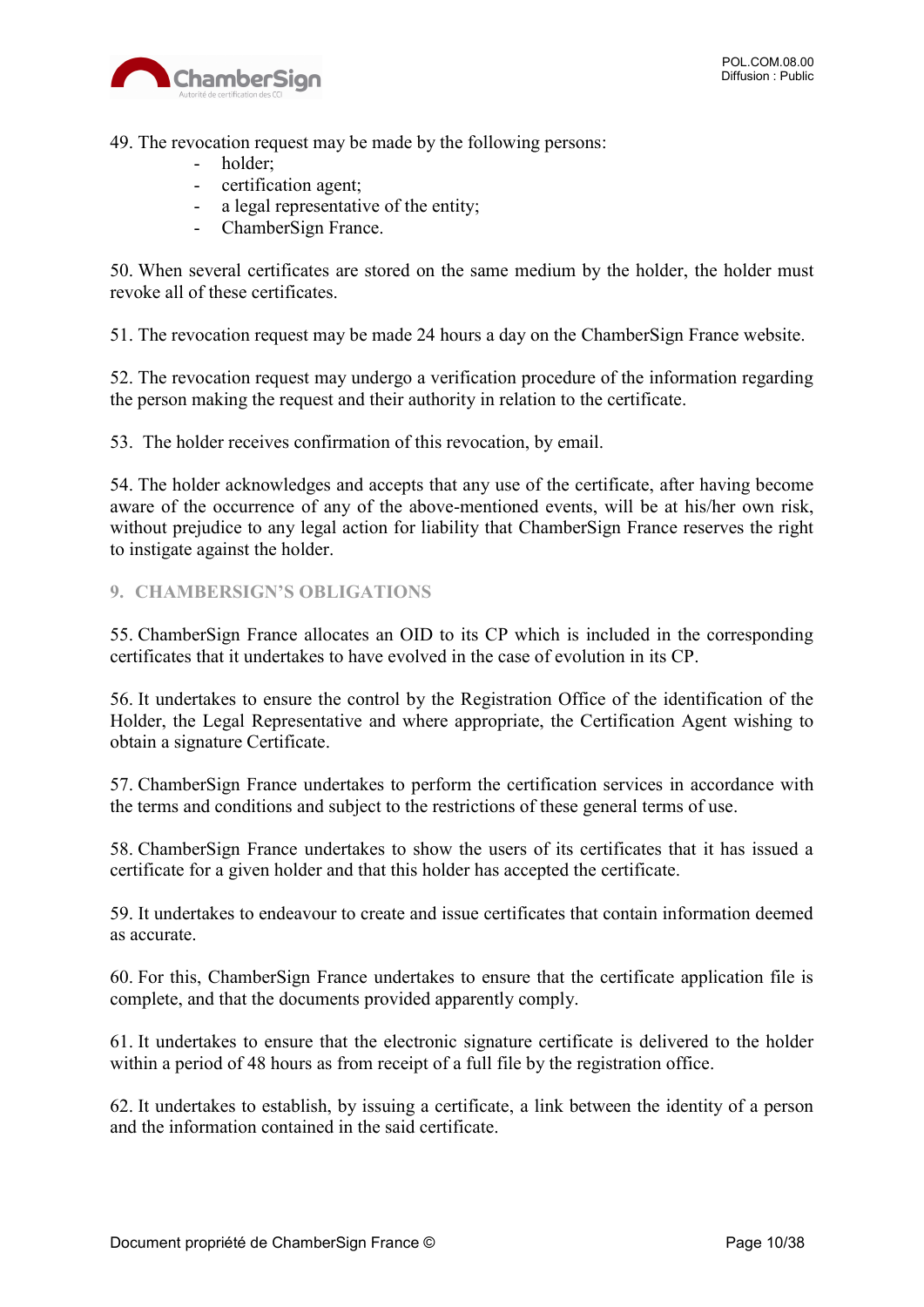

63. Should the legal representative use the services of an assignee, the Registration Office undertakes to inspect the assignee's identity and to check the existence of an authorisation signed between the legal representative and the assignee.

64. ChamberSign France takes all reasonable steps to ensure that the holders are aware of their rights and obligations regarding the use and management of the keys, the certificates and the equipment and software used for the purpose of the KMI.

65. ChamberSign France takes all necessary measures in order to cover its liability related to its operations and/or activities and possesses the financial stability and resources required for working in compliance with the CP.

66. ChamberSign France has a general obligation of surveillance as regards the security and integrity of the certificates issued by it or one of its components.

67. ChamberSign France undertakes to ensure the proper functioning of the certificates that it issues.

#### <span id="page-10-0"></span>**10. HOLDER'S OBLIGATIONS**

68. The holder undertakes to provide all useful, accurate and updated information for creating and managing the certificates throughout the whole term of the agreement.

69. The holder vouches for the accuracy of the information provided and the comprehensiveness of the supporting documents required for the registration in accordance with the article entitled "Requests for certificates and renewal" of these general terms.

70. The holder acknowledges and accepts that the information provided in this respect is kept and used by ChamberSign France in order to manage the certificates in accordance with the conditions stipulated by law and in particular those regarding the protection of personal data.

71. The holder informs ChamberSign France of any amendment regarding the information contained in his/her certificate.

72. ChamberSign France reserves the possibility to perform random checks regarding the accuracy of the information contained in the certificate.

73. Amendments regarding the information contained in the certificate must be sent by letter with the supporting documents required to the related RO, within a period of 30 days as from their occurrence. Otherwise, ChamberSign France reserves the right, once the period has passed, to revoke the Certificate (or terminate the general terms of use).

74. The holder acknowledges that he/she has been informed of the conditions of installing the certificates of ChamberSign France. In particular, the certificate is the subject of a tutorial available on the ChamberSign France website.

75. The holder chooses equipment and software providing security in keeping with his/her needs for the installation and protection of the certificates and physical media.

76. The holder undertakes to respect the authorised uses of the key pairs and certificates.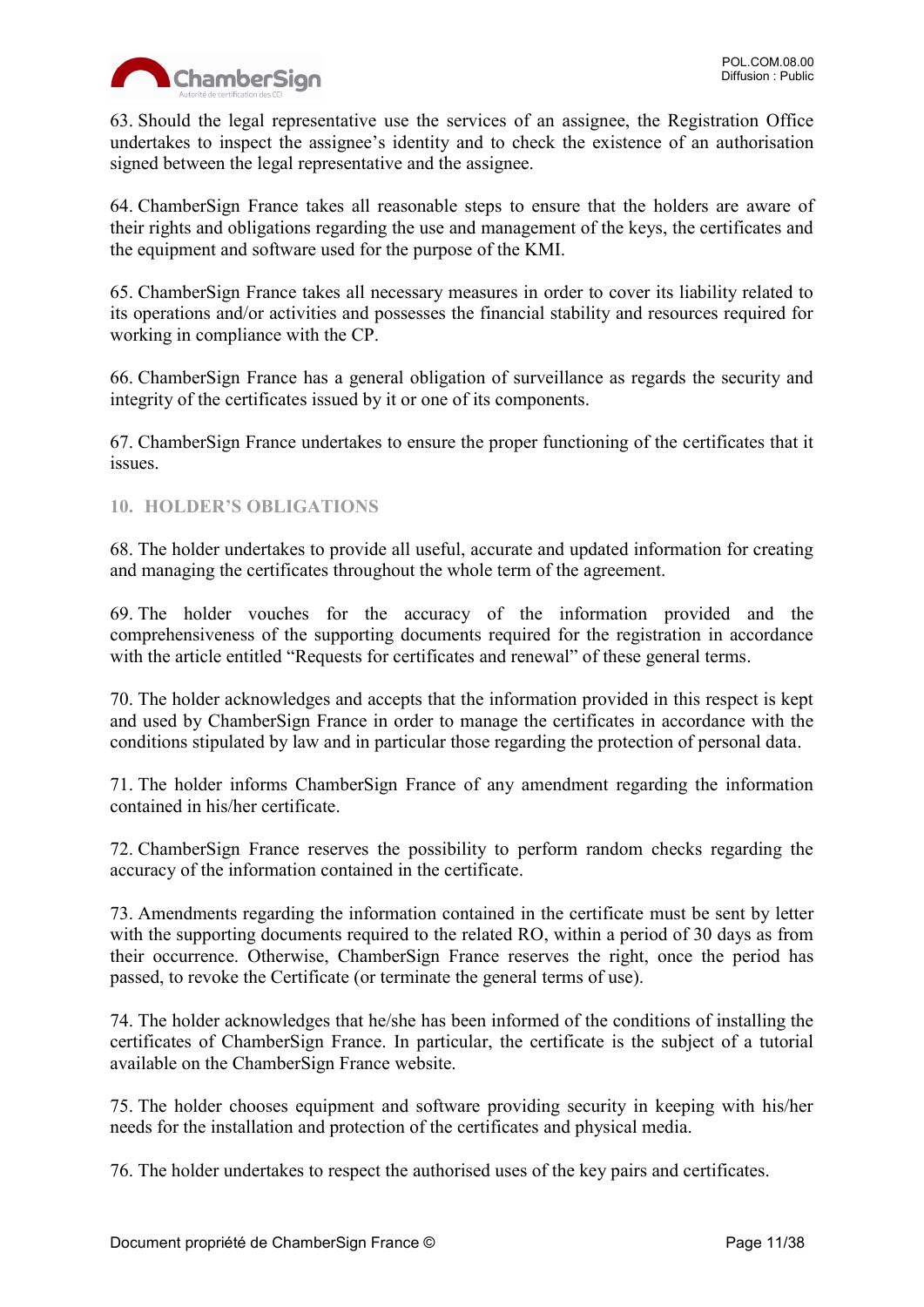

77. The holder protects his/her private key by means that are adapted to his/her surroundings.

78. The holder protects his/her activation data and, where appropriate, implements it.

79. The holder protects the access to his/her certificates base.

80. The holder respects the conditions of using his/her private key and the corresponding certificate.

81. The holder must make a revocation request, immediately, of his/her certificate, sent to the Registration Office or made on the [www.chambersign.fr](http://www.chambersign.fr/) website, in the case of compromise or suspected compromise of his/her private key (or the activation data).

82. The holder undertakes not to deliver the certificate attributed to him/her or the protection codes of this certificate.

83. The holder is informed that the personal identity information may be used as elements of authentication during the revocation request.

#### <span id="page-11-0"></span>**11. OBLIGATIONS OF CERTIFICATE USERS**

84. The certificate users undertake to respect these general terms.

85. The certificate users check and respect the purpose for which a certificate has been issued.

86. The certificate users check that the certificate issued by ChamberSign France is referenced at the security level and for the level of trust required by the application.

87. When the holder is not the legal representative of the entity, the user is responsible for checking that the holder, on the date of signature, has the necessary powers for binding the entity for the deed in question.

88. For each of the certificates of the certification chain, from the holder's certificate to the root certification authority, the users check the status of the certificate and in particular the digital signature of ChamberSign France, issuer of the certificate in question, and inspect the validity of this certificate.

89. The certificate users check and respect the obligations of the certificate users set forth in the applicable CP.

#### <span id="page-11-1"></span>**12. LEGAL REPRESENTATIVE'S OBLIGATIONS**

90. The legal representative undertakes to respect these general terms.

91. The legal representative is responsible for managing the certificates issued to its employees or agents in relation to the subscription agreement, and undertakes to ensure that all holders of certificates issued in relation to this subscription agreement respect the related obligations and that no fraud or error is committed. In this respect, the legal representative ensures in particular that the holder: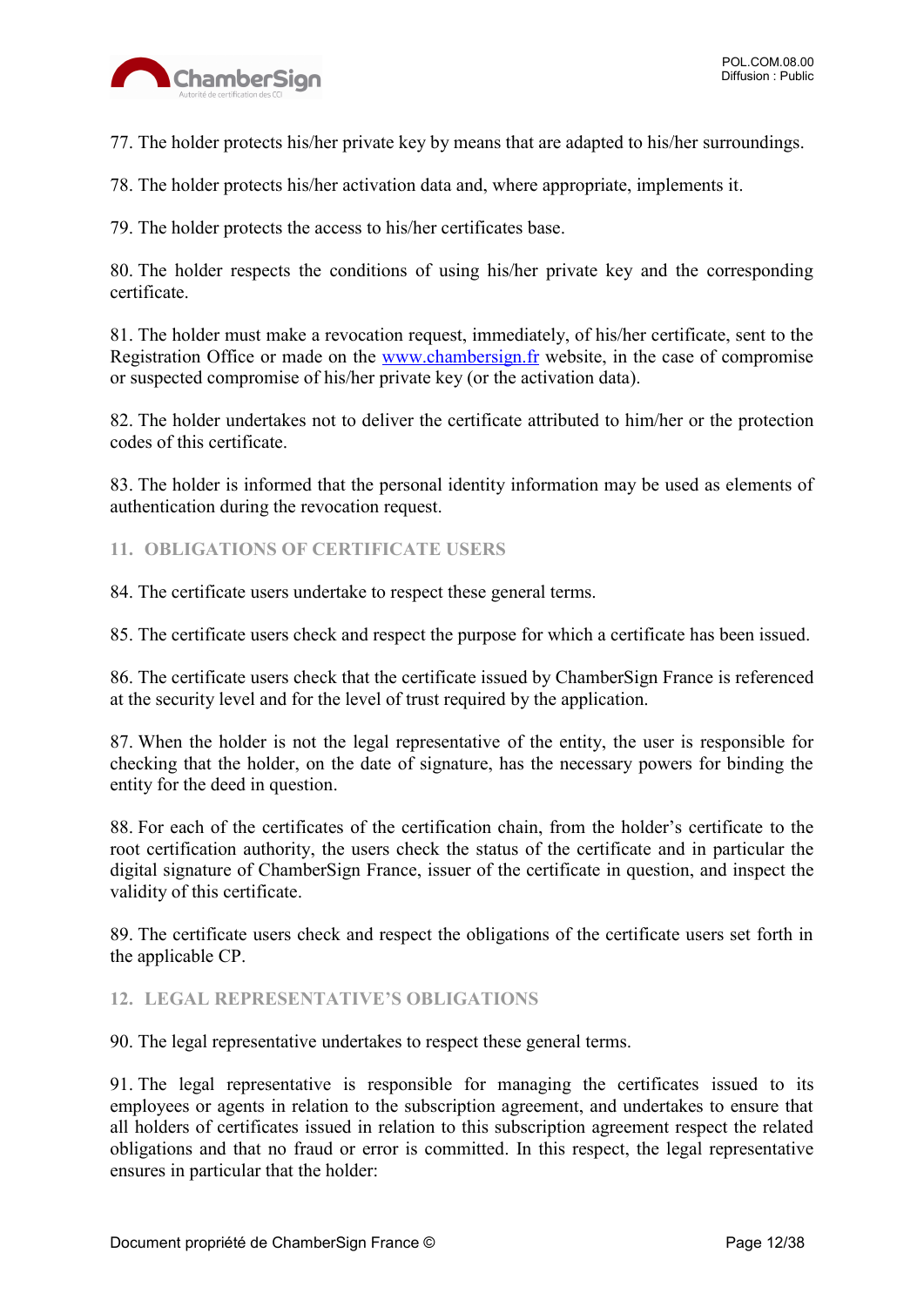

- does not use the certificates for personal purposes;
- communicates the information required for the creation of the certificate and any amendments throughout the whole term of the subscription agreement;
- respects the revocation procedure described in the article entitled "Revocation";
- keeps the confidential data secret and secure, along with the physical medium of the certificate.

92. The legal representative undertakes to provide all useful, accurate and updated information for the creation and management of the certificates throughout the whole term of the agreement.

93. The amendments regarding the information contained in the certificate must be sent by letter with the required supporting documents to the related RO, within a period of 30 days as from their occurrence. Otherwise, ChamberSign France reserves the right, once this period passed, to revoke the Certificate (or terminate the subscription agreement).

94. The legal representative guarantees the accuracy of the information provided and the comprehensiveness of the necessary supporting documents for the registration in accordance with the article entitled "Requests for certificates and Renewal" of these general terms of use.

95. The legal representative acknowledges and accepts that the information provided in this respect be kept and used by ChamberSign France in order to manage the certificates in accordance with the conditions set out by law and in particular those regarding the protection of personal data.

96. The legal representative acknowledges that it has been informed of the conditions of installing the ChamberSign France certificates. In particular, the certificate is the subject of a tutorial available on the ChamberSign France website.

97. The legal representative chooses the equipment and software providing security in keeping with their needs for the installation and protection of the certificates and physical media.

#### <span id="page-12-0"></span>**13. PRICE**

98. The price of the signature certification service is assessed in accordance with the pricing conditions issued by ChamberSign France.

99. The following settlement means are accepted:

- \* Cash card;
- \* Bank transfer;
- \* Cheque.

100.No discount is granted in the case of early settlement.

101.ChamberSign France reserves the right to re-invoice bank fees to the holder should the latter issue a bad cheque, along with any costs incurred due to a payment error by the holder.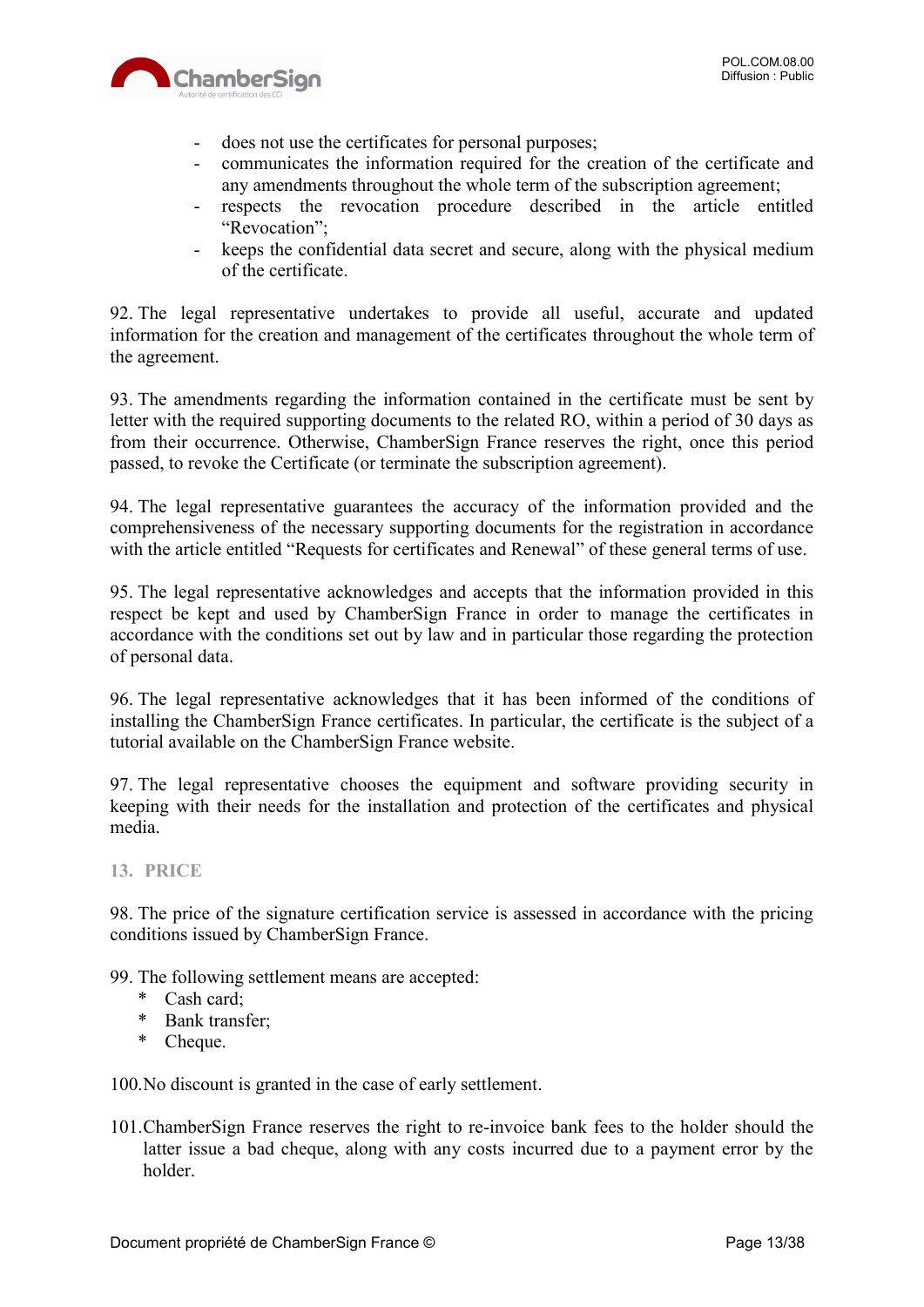- 102.The price of the certificate is settled on the date of the one-on-one meeting.
- 103.In the case of lack of settlement within the required period, an indemnity shall be owed, in accordance with law no. 2001-420, calculated on the basis of the rate applied by the European Central Bank to its most recent refinancing operation, increased by 10 percentage points.
- 104.These penalties will be applicable as from the day following the date stipulated for the settlement of the invoice and shall be payable without any reminder being required.
- 105.In the case of lack of settlement, ChamberSign France reserves the right to revoke the certificate without entitling any party to compensation or replacements.
- <span id="page-13-0"></span>**14. GUARANTEES AND EXCLUSIONS**

- 106.ChamberSign France guarantees and maintains the coherency of its CPS with its CP.
- 107.ChamberSign France undertakes to protect and guarantee the integrity and confidentiality of its secret and/or private keys.
- 108.ChamberSign France guarantees the security of the keys that it provides.

<span id="page-13-2"></span>**14.2 EXCLUSIONS**

- 109.ChamberSign France does not, under any circumstances, guarantee the content of the messages signed by using its certificate, and only the holder is liable in relation to third parties for the content of its messages sent.
- <span id="page-13-3"></span>**15. LIABILITY**
- 110.ChamberSign France is liable for the compliance of its certification policy with the requirements issued by the Standard-CP.
- 111.ChamberSign France bears the cost of any damaging consequences as a result of failure by it or one of its components to respect its CP.
- 112.In addition, ChamberSign France acknowledges that its liability is incurred in the case of fault or negligence, by itself or one of its components, of any kind and seriousness whatsoever, which may lead to holders' personal data being read, altered or misused for fraudulent purposes, whether this data is contained or in transit in the ChamberSign France certificate management applications.
- 113.It is responsible for maintaining the level of security of the technical infrastructure that it uses for providing its services.
- 114.Any amendment leading to an impact on the level of security provided must be approved by the CA's high-level ruling bodies.

<span id="page-13-1"></span>**<sup>14.1</sup> GUARANTEES**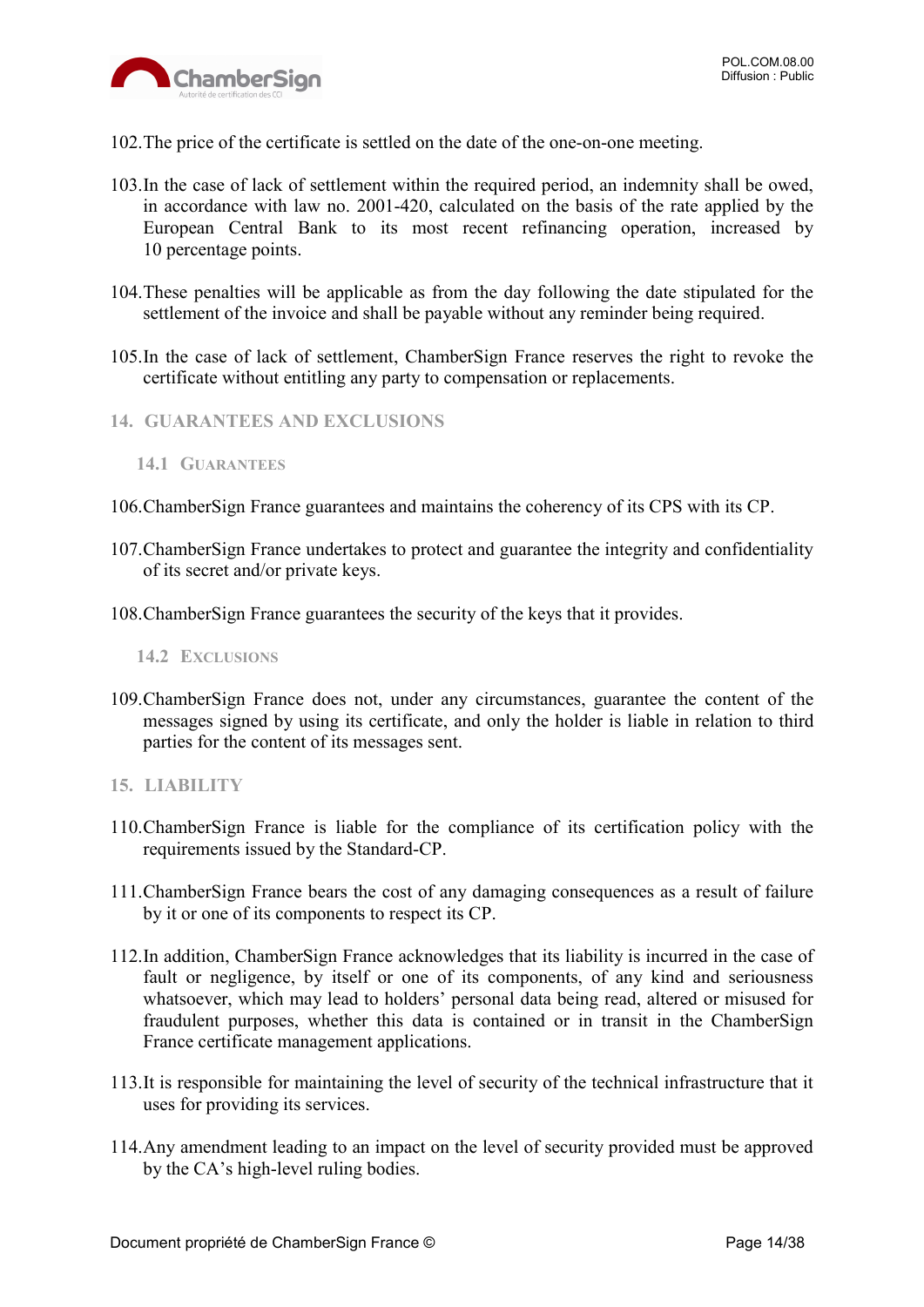

- 115.Only the relevant information of the CP implemented by the CA is shown in the general terms of use.
- 116.ChamberSign France may not be held liable for the prejudice caused by a use of the certificate that exceeds the limits of the authorised use and the upper limit of the transactions as stipulated in these general terms.
- 117.ChamberSign France's liability may not be incurred in the case of inaccurate information due to false declarations, false documents or the absence of information on amendments occurring in the situation of the holder, the legal representative, or the certification agent upon creating the certificate or during its validity period, whether such false declaration, false document or omission is intentional or not.
- 118.ChamberSign France does not make any commitment, or take on any liability as regards the consequences of delays in transmission, alteration, errors or losses of any electronic message, letter or document signed.
- 119.Without prejudice to the article entitled "Insurance", ChamberSign France may not, under any circumstances, be held liable for any consequential damage such as, for example, any financial or commercial prejudice, or loss of profits or business, caused by or resulting from the subscription or related to the use of the certificates issued by ChamberSign France.
- 120.It does not take on any commitment or liability regarding the use of a certificate by the holder, the certification agent, the legal representative or the certificate user that does not comply with these General Terms, in particular as regards the inspection procedures on the validity of the certificate during a transaction.
- 121.Furthermore, ChamberSign France may not be held liable for phenomena related to the normal wear and tear of computing media, and in particular the deterioration of the information held on the said media due to the influence of magnetic fields.
- 122.ChamberSign France may not be held liable for damage related in particular to an interruption or fault in the services and applications of the certificate user.
- 123.If the legal representative has acquired one or several physical media, ChamberSign France is only responsible for their physical issue.
- 124.In the case of a fault of the physical medium or its related device driver, CSF will cover the replacement of it.
- 125.ChamberSign France may not be held liable for the use of the private key of the holder, who has personal liability for it. Any damage related to the compromise of the private key is borne by the legal representative.
- 126.ChamberSign France may not be held liable for any illegal use of the certificate when the legal representative, certification agent or holder have not made a revocation request in accordance with these general terms.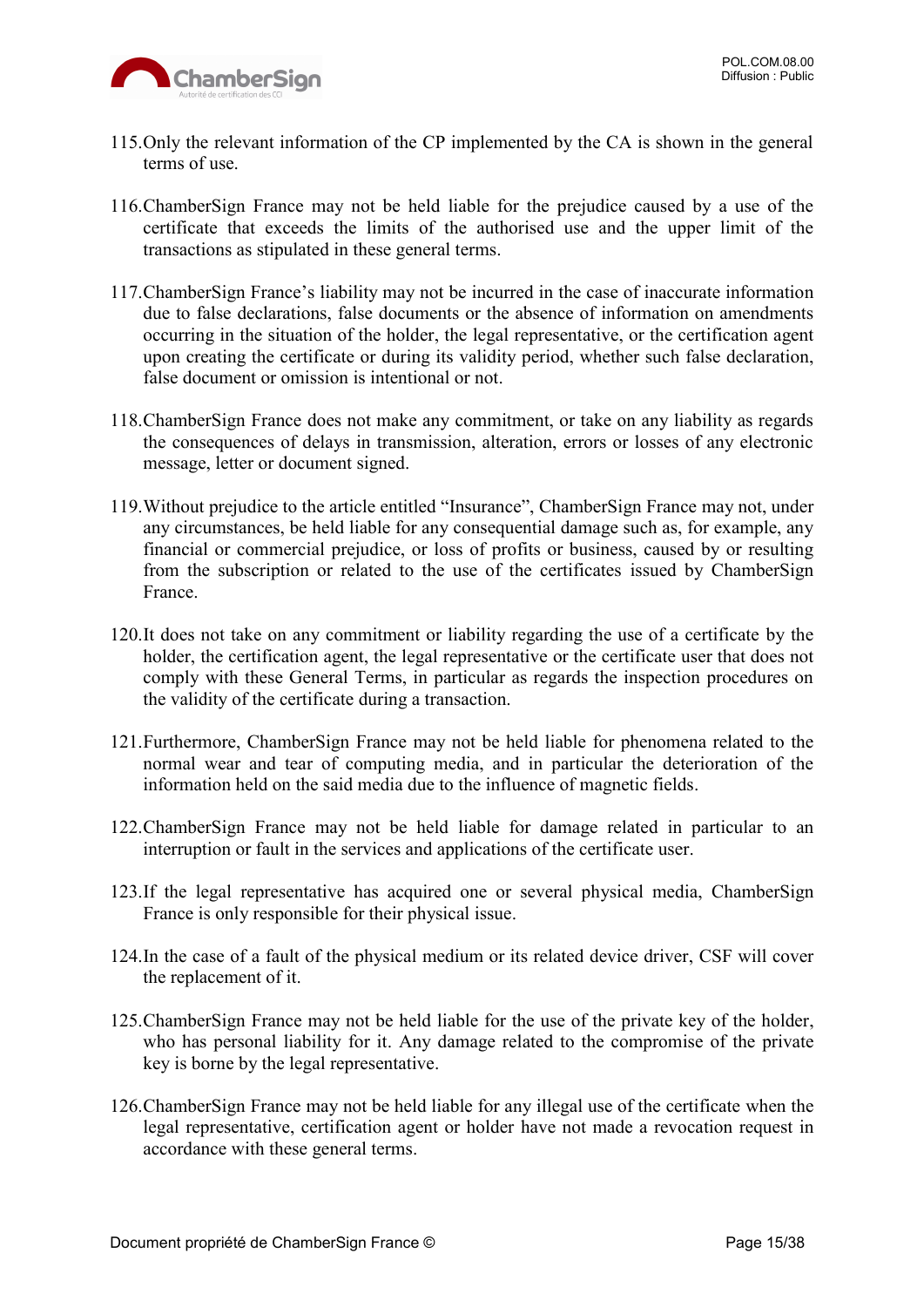

#### <span id="page-15-0"></span>**16. INSURANCE**

- 127.ChamberSign France has taken out an insurance policy from Gras Savoye covering the consequences of its professional civil third-party liability, for all physical, material and consequential damage resulting from its activity.
- 128.According to the terms of the insurance policy taken out by ChamberSign France, the holder may benefit from the replacement of a lost or stolen Certificate.

#### <span id="page-15-1"></span>**17. CONFIDENTIALITY**

129.In relation to these general terms, all of the information is confidential and covers all information and all data provided by the parties, in writing or verbally.

130.The parties undertake to:

- treat the confidential information with the same level of protection as they apply to their own confidential information of the same importance;
- keep the information confidential and ensure that it is not revealed or likely to be revealed either directly or indirectly to any third party;
- avoid the confidential information being either copied, reproduced, duplicated, in part or in whole, when such copies, reproductions or duplications are not directly related to the performance of these general terms.
- <span id="page-15-2"></span>**18. INTELLECTUAL PROPERTY**
- 131.The parties declare and guarantee that they have free disposal of the trademarks, names, corporate names and other distinctive signs to be used in relation to these general terms.

#### <span id="page-15-3"></span>**19. PERSONAL DATA**

- 132.The personal data collated by ChamberSign France for the purpose of issuing and keeping the certificates may be directly collated from the person in question or indirectly from the legal representative or certification agent and will only be processed for the purpose for which they have been collated.
- 133.ChamberSign France represents and warrants that the collection of personal data in relation to these general terms and the processing for which it is responsible is performed in accordance with the terms of law no. 78-17 of  $6<sup>th</sup>$  January 1978 regarding IT, files and freedom.
- 134.In particular, ChamberSign France deals personally with the observation in relation to the persons involved in the collation and processing of personal data of the information specified in article 32 of the law of  $6<sup>th</sup>$  January 1978.
- 135.ChamberSign France ensures the confidentiality and security of the data collated in relation to these general terms.
- 136.However, this data may be provided to the technical operator of ChamberSign France, which respects the same confidentiality policy as ChamberSign France.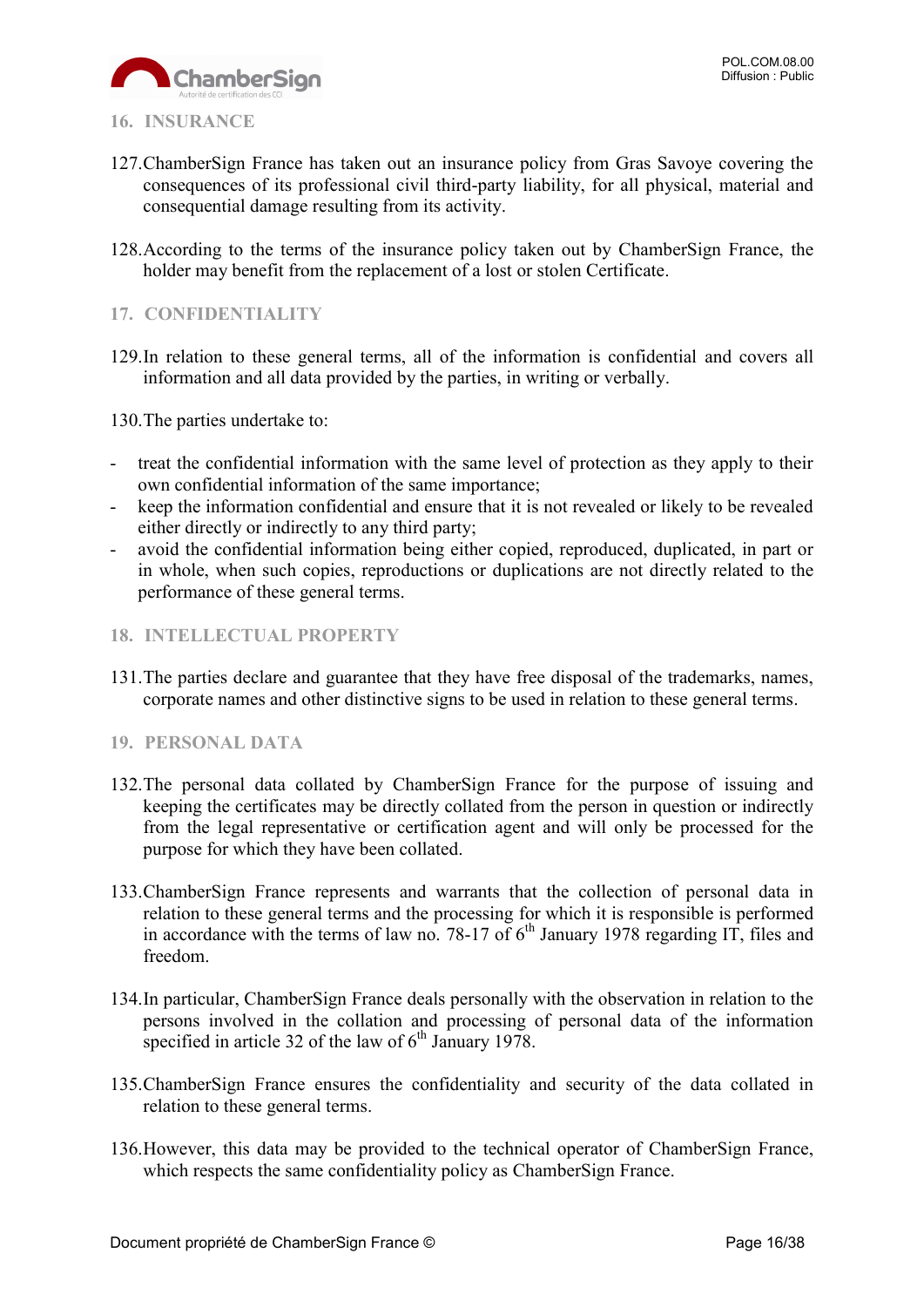

- 137.The legal representative, the certification agent and the holder may write to ChamberSign France, at the following address: ChamberSign France - 46 avenue de la Grande Armée - 75 017 Paris, in order to use their rights to access, question, oppose for legitimate grounds, and rectify the information about them and being processed by ChamberSign France, in accordance with the conditions set out by the law of  $6<sup>th</sup>$  January 1978.
- 138.The legal representative, the certification agent and the holder have the possibility of opposing, without cost and without grounds, the fact that the data about them is used for customer canvassing purposes, in particular for commercial canvassing.
- <span id="page-16-0"></span>**20. TERMINATION OF THE SUBSCRIPTION**
- 139.The legal representative, certification agent or holder may terminate the subscription at any time, without reason.
- 140.In this case, the latter may not claim the reimbursement of the amounts already paid in relation to the subscription for ChamberSign France's certification service.
- 141.ChamberSign France may terminate the subscription in advance if the legal representative, certification agent or holder do not respect the contractual obligations incumbent upon them, after formal notice sent by registered letter with confirmation of receipt, remaining unanswered after 30 days.
- 142.The subscription is terminated automatically:
- in the case of expiry of all of the certificates that have not been renewed;
- in the case of revocation of the certificates;
- in the case of lack of payment of the price of the subscription.

If, after revocation, ChamberSign France receives a new certificate request from the same person, a new file shall be created and the General Terms of Use should be signed again.

- 143.In the case of termination occurring before the end of the validity period related to the certificate, for reasons not attributable to ChamberSign France, the price paid by the legal representative or by the holder shall remain acquired by ChamberSign France.
- <span id="page-16-1"></span>**21. GOOD FAITH**

144.The parties agree to perform their obligations in complete good faith.

#### <span id="page-16-2"></span>**22. CONSERVATION**

145.ChamberSign France shall keep the documents regarding the proof of the holders' identification inspection for the periods stipulated in the certification policy.

146. The logbooks shall be kept on site for a period of 30 days.

147. After being generated, they shall be archived quickly and at the latest within a period of one day, and for five years.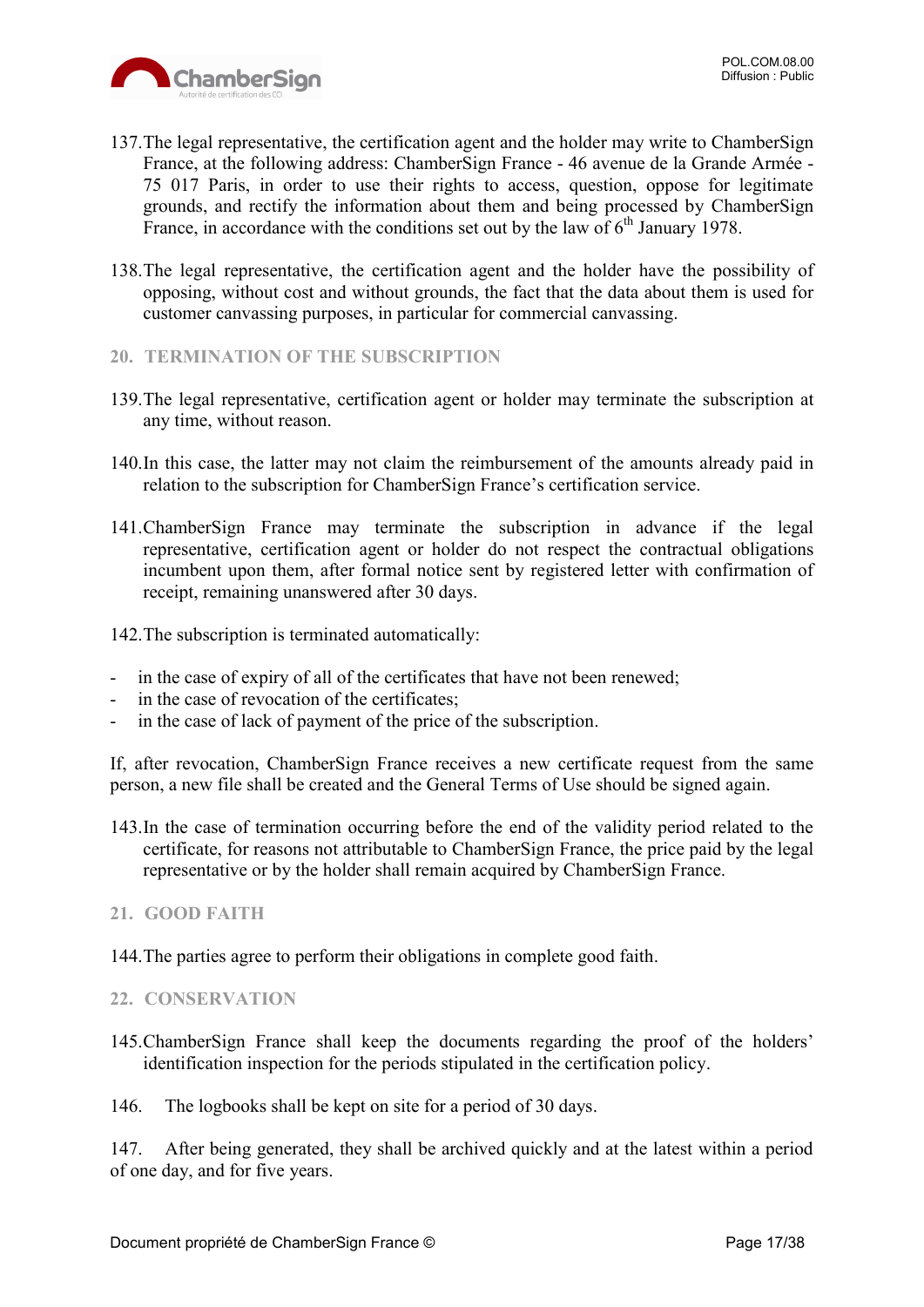

- 148.The registration files are archived for a period of 5 years.
- 149.The certificates of ChamberSign France and of the holders, and the CRLs issued by ChamberSign France are archived for a period of 5 years.
- 150.As regards the documents which are archived for more than 5 years, the holder is responsible for guaranteeing the archiving of the certificate for the purpose of checking the validity of the signature.
- 151.The accepted certificate application files are archived for a period required for the purpose of supplying proof of the certification as stipulated by legal procedures, in accordance with applicable law.
- <span id="page-17-0"></span>**23. NULLITY**
- 152.Should one or several clauses of these general terms be deemed as null and void or declared as such by a law, regulation or further to a final ruling from a jurisdiction, the other clauses shall maintain their full validity except in the case of characteristics that are inseparable from the disputed clause.
- <span id="page-17-1"></span>**24. ENTIRE AGREEMENT**
- 153.The parties acknowledge that the general terms, subscription form, pricing list and certification policy of ChamberSign France and any contractual document regarding the issuance and management of the certificates constitute the whole of the agreement.
- 154.In the case of contradiction, these terms shall prevail over any other document constituting the previously-defined contractual whole.
- 155.These documents may only be amended by written rider or exchanges of correspondence dated and signed by both parties.
- <span id="page-17-2"></span>**25. LANGUAGE – BINDING VERSION**
- 156.The present general terms are translated in the English language for information purposes only. The original and binding version of the general terms shall be in the French language. In the event of any discrepancy between the French and any other version in connection with the interpretation and construction hereof, the French version shall prevail.
- <span id="page-17-3"></span>**26. DISPUTE SETTLEMENT – JURISDICTION – APPLICABLE LAW**
- 157.In the case of difficulty in interpreting and performing the terms of the contractual documents or of one of their riders, the parties decide to submit this difficulty to an outof-court procedure and/or if necessary, use the services of an appraiser.
- 158.Otherwise, cases will be referred exclusively to the judicial courts.
- 159.These general terms are governed by French law.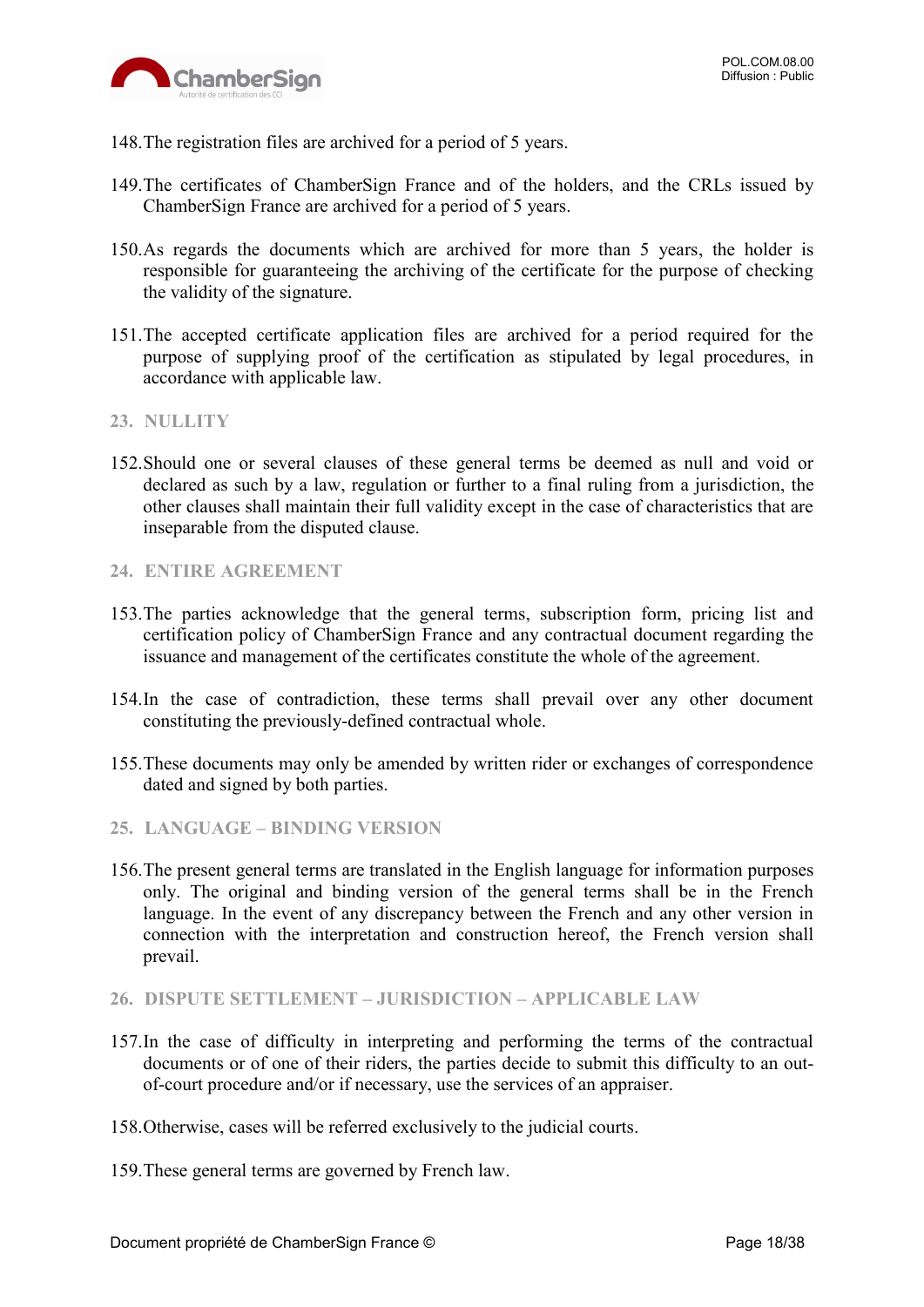

- 160.The same applies for the form and content rules, notwithstanding the places of performance of the substantial or ancillary obligations.
- 161.The French laws and standards applicable to electronic signature certificates are in particular:
	- Law no. 78-17 of  $6<sup>th</sup>$  January 1978 related to IT, files and freedom;
	- Order no. 2005-1516 of 08 12 2005 regarding electronic exchanges between users and the administrative authorities and between the administrative authorities;
	- Decree related to Order no. 2005-1516 of 08 12 2005;
	- RGS Signature Standard Certification Policy;
	- ETSI TS 102 042 VI. 3.4 (December 2007).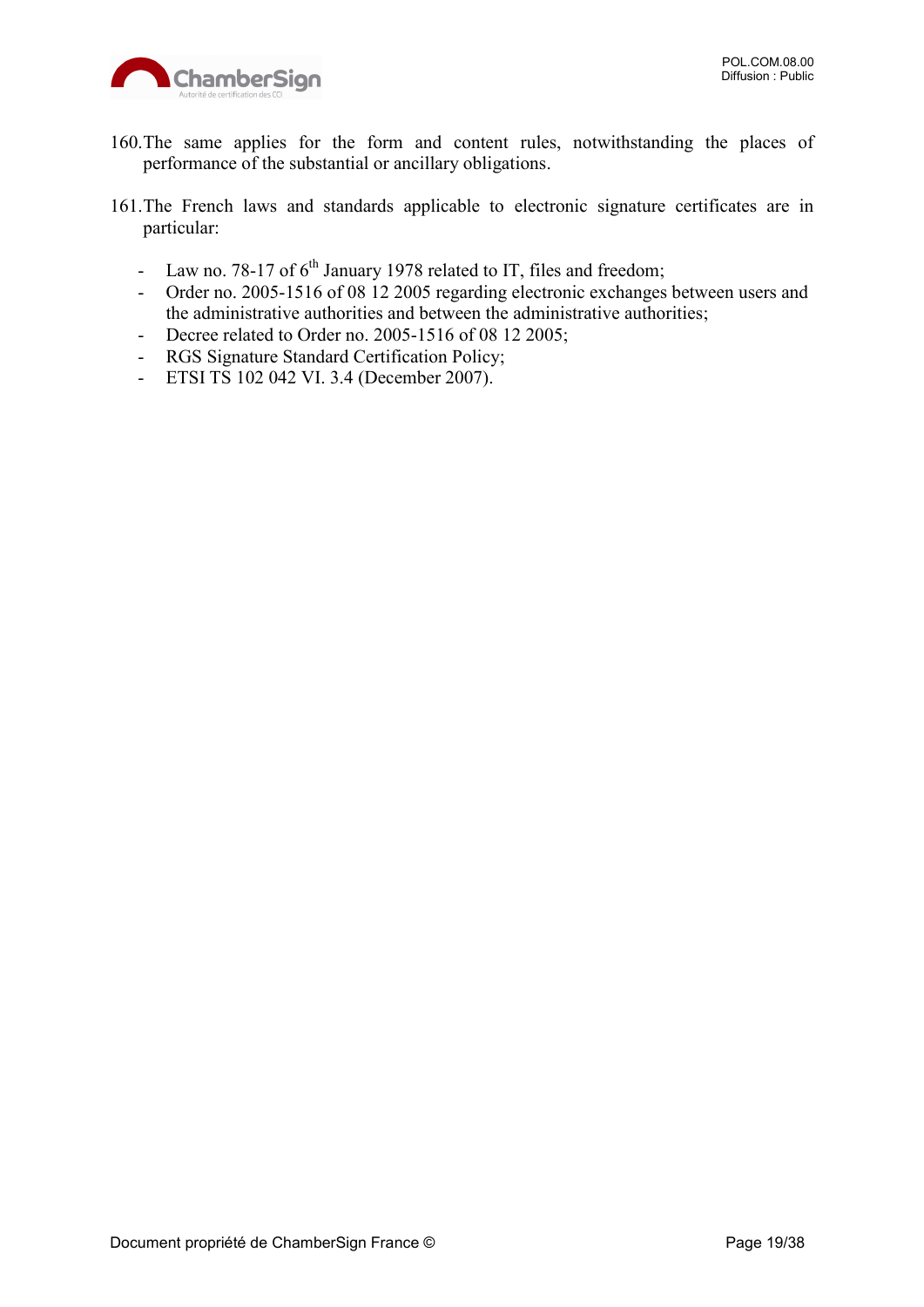

 $\sqrt{ }$ 

| <b>Conditions Générales d'Utilisation</b><br><b>Audacio signature **</b><br><b>AC ChamberSign France</b><br><b>ChamberSign France</b><br><b>ChamberSign</b><br>Autorité de certification des |                                                                                                                                                                                                                                                                                                             |  |
|----------------------------------------------------------------------------------------------------------------------------------------------------------------------------------------------|-------------------------------------------------------------------------------------------------------------------------------------------------------------------------------------------------------------------------------------------------------------------------------------------------------------|--|
| Objet du document :                                                                                                                                                                          | Ce document est<br>lié<br>à<br>la<br>hiérarchie d'autorités<br>de<br>certification ChamberSign France<br>« AC CHAMBERSIGN FRANCE ».<br>Il a pour objet de définir<br>le.<br>contenu et les modalités<br>des services<br>d'application<br>de<br>certification<br>fournis<br>par<br><b>ChamberSign France</b> |  |
| <b>Version</b>                                                                                                                                                                               | 00                                                                                                                                                                                                                                                                                                          |  |
| Date de diffusion                                                                                                                                                                            | 05/11/2012                                                                                                                                                                                                                                                                                                  |  |
| <b>Type de diffusion</b>                                                                                                                                                                     | Public                                                                                                                                                                                                                                                                                                      |  |

## **VERSION ORIGINALE FRANCAISE**

TABLE DES MATIERES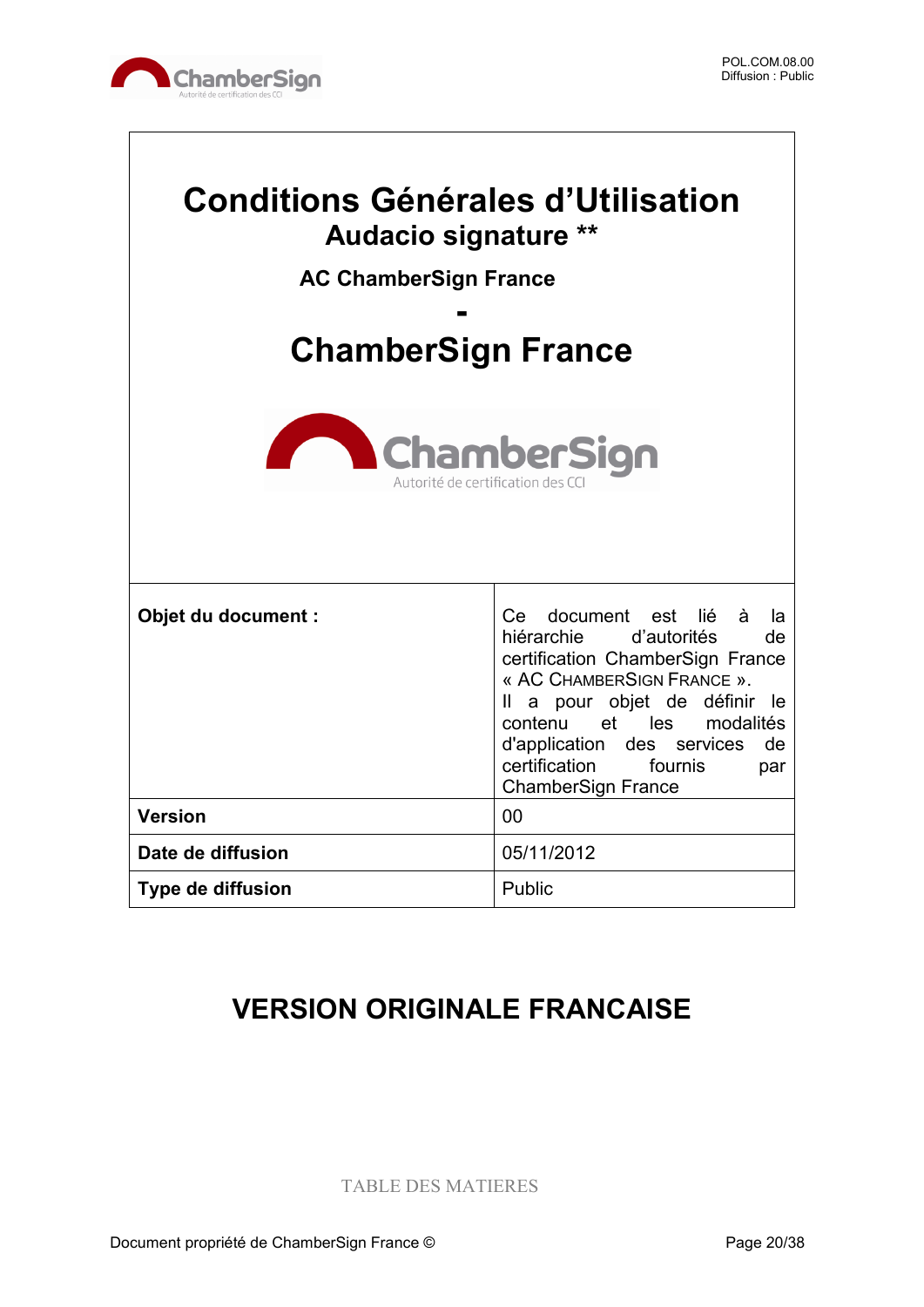

#### **VERSION ORIGINALE EN FRANCAIS**

| 1.                                                   | <b>PREAMBULE</b>                                                                                                                                                                                                                                                           | 22                                           |
|------------------------------------------------------|----------------------------------------------------------------------------------------------------------------------------------------------------------------------------------------------------------------------------------------------------------------------------|----------------------------------------------|
| 2.                                                   | <b>DEFINITIONS</b>                                                                                                                                                                                                                                                         | 23                                           |
| 3.                                                   | <b>OBJET</b>                                                                                                                                                                                                                                                               | 25                                           |
| 4.                                                   | <b>DUREE - ENTREE EN VIGUEUR</b>                                                                                                                                                                                                                                           | 25                                           |
| 5.                                                   | <b>DEMANDE DE CERTIFICATS ET RENOUVELLEMENT</b>                                                                                                                                                                                                                            | 26                                           |
| 5.1<br>5.2<br>5.3<br>5.4<br>5.5<br>5.6<br>5.7<br>5.8 | ENREGISTREMENT DES DOSSIERS DE DEMANDE DE CERTIFICAT<br><b>VERIFICATION DE LA DEMANDE</b><br><b>REJET DE LA DEMANDE</b><br>DELIVRANCE DU CERTIFICAT<br><b>ACCEPTATION DU CERTIFICAT</b><br><b>ASSISTANCE</b><br><b>RENOUVELLEMENT</b><br><b>MODIFICATION DU CERTIFICAT</b> | 26<br>26<br>26<br>26<br>27<br>27<br>27<br>28 |
| 6.                                                   | <b>CONDITIONS D'USAGE DES CERTIFICATS ET LIMITES</b>                                                                                                                                                                                                                       | 28                                           |
| 7.                                                   | PROCEDURE DE VERIFICATION DES CERTIFICATS                                                                                                                                                                                                                                  | 28                                           |
| 8.                                                   | <b>REVOCATION DU CERTIFICAT</b>                                                                                                                                                                                                                                            | 28                                           |
| 9.                                                   | <b>OBLIGATIONS DE CHAMBERSIGN</b>                                                                                                                                                                                                                                          | 29                                           |
| 10.                                                  | <b>OBLIGATIONS DU PORTEUR</b>                                                                                                                                                                                                                                              | 30                                           |
| 11.                                                  | <b>OBLIGATIONS DES UTILISATEURS DE CERTIFICATS</b>                                                                                                                                                                                                                         | 31                                           |
| 12.                                                  | <b>OBLIGATIONS DU REPRESENTANT LEGAL</b>                                                                                                                                                                                                                                   | 32                                           |
| 13.                                                  | <b>PRIX</b>                                                                                                                                                                                                                                                                | 33                                           |
| 14.                                                  | <b>GARANTIES ET LIMITES DE GARANTIES</b>                                                                                                                                                                                                                                   | 33                                           |
| 14.1<br>14.2                                         | <b>GARANTIES</b><br><b>LIMITES DE GARANTIE</b>                                                                                                                                                                                                                             | 33<br>33                                     |
| 15.                                                  | <b>RESPONSABILITE</b>                                                                                                                                                                                                                                                      | 33                                           |
| 16.                                                  | <b>ASSURANCE</b>                                                                                                                                                                                                                                                           | 35                                           |
| 17.                                                  | <b>CONFIDENTIALITE</b>                                                                                                                                                                                                                                                     | 35                                           |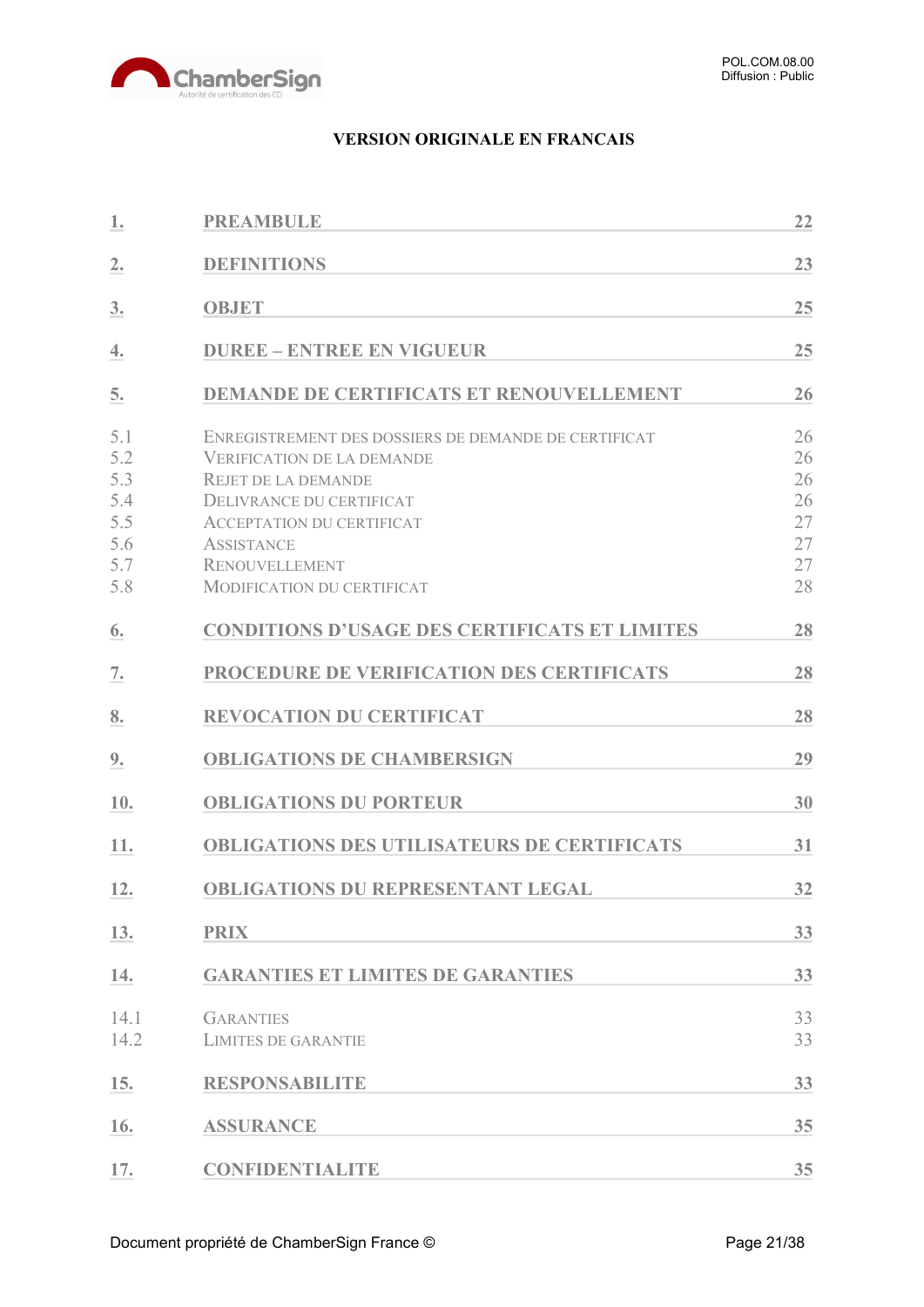|                          | ChamberSign<br>Autorité de certification des CC      | POL.COM.08.00<br>Diffusion: Public |
|--------------------------|------------------------------------------------------|------------------------------------|
| 18.                      | PROPRIETE INTELLECTUELLE                             | 35                                 |
| 19.                      | <b>DONNEES A CARACTERE PERSONNEL</b>                 | 36                                 |
| 20.                      | <b>RESILIATION DE L'ABONNEMENT</b>                   | 36                                 |
| 21.                      | <b>BONNE FOI</b>                                     | 37                                 |
| 22.                      | <b>CONSERVATION</b>                                  | 37                                 |
| 23.                      | <b>NULLITE</b>                                       | 37                                 |
| 24.                      | <b>INTEGRALITE</b>                                   | 38                                 |
| 24.                      | <b>LANGAGE - VERSION FAISANT FOI</b>                 | 38                                 |
| 26.<br><b>APPLICABLE</b> | <b>REGLEMENT DES</b><br>LITIGES - TRIBUNAL COMPETENT | LOI<br>38                          |

### <span id="page-21-0"></span>**1. PREAMBULE**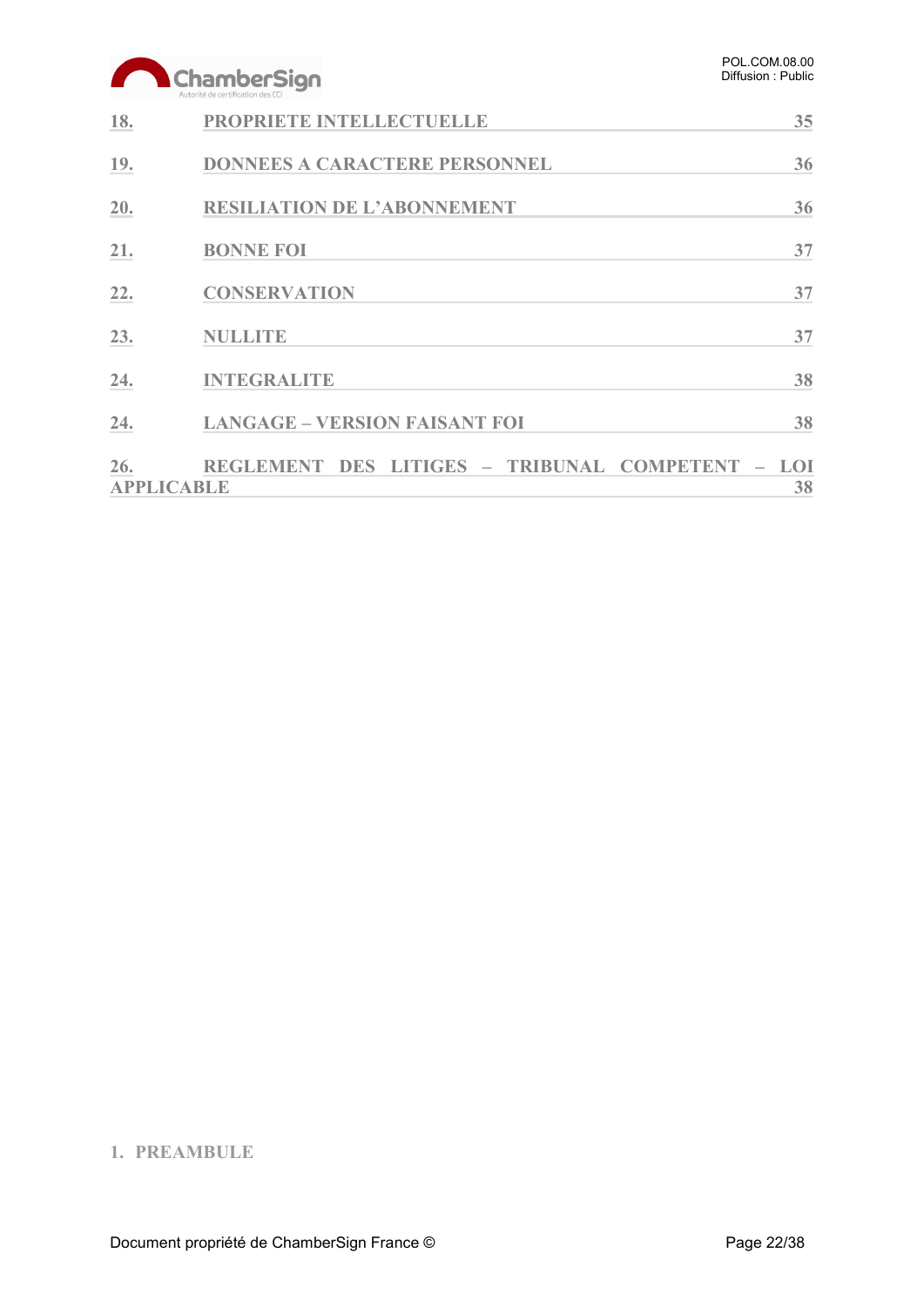

1. ChamberSign France met à la disposition du représentant légal, du porteur et de l'utilisateur du certificat des services de certification.

2. Toute utilisation des services proposés suppose la consultation et l'acceptation sans réserve des présentes conditions générales.

3. Le représentant légal, le porteur et l'utilisateur du certificat reconnaissent avoir lu, compris et approuvé les présentes conditions générales ainsi que la politique de certification du certificat Audacio signature \*\* de l'AC ChamberSign France 1.2.250.1.96.1.7.2.1, acceptent pleinement leur contenu et reconnaissent être liés par la totalité de leurs dispositions.

4. Le représentant légal, le porteur et l'utilisateur du certificat reconnaissent disposer de la compétence et des moyens nécessaires pour utiliser des certificats.

5. L'utilisateur du certificat reconnaît avoir vérifié que la configuration informatique utilisée est parfaitement sécurisée et qu'elle ne contient aucun virus et qu'elle est en parfait état de fonctionnement.

6. Le représentant légal, le porteur et l'utilisateur du certificat reconnaissent avoir pris connaissance de la nature, de la destination et des modalités d'utilisation des certificats et avoir sollicité et obtenu les informations nécessaires pour utiliser les certificats en toute connaissance de cause.

<span id="page-22-0"></span>**2. DEFINITIONS**

7. Les termes ci-dessous définis auront entre les parties la signification suivante :

- « application utilisatrice » : services applicatifs utilisant des certificats émis par ChamberSign France pour des besoins de signature du porteur ;

- « autorité de certification » ou « AC » : personne morale qui, au sein d'un prestataire de service de certification électronique (PSCE) a en charge, au nom et sous la responsabilité de celui-ci, l'application d'une politique de certification et a qualité pour émettre des certificats électroniques au titre de cette politique de certification. Elle est désignée ci-après par les termes « ChamberSign France». Elle est qualifiée au sens de l'article 7 du décret n°2001-272 du 30 Mars 2001 pris pour l'application de l'article 1316-4 du Code civil et relatif à la signature électronique ;

- « autorité d'enregistrement déléguée » ou « AED » : intervient uniquement lors de la réalisation du face-à-face avec le porteur et la remise du support de clé ;

**-** « bi-clé » : couple de clés composé d'une clé publique et d'une clé privée, généré dans le cadre d'une infrastructure de type PKI (solutions techniques basées sur la cryptographie à clés publiques) ;

**-** « bureau d'enregistrement » ou « BE » : vérifie les informations d'identification du futur porteur d'un certificat, ainsi qu'éventuellement d'autres attributs spécifiques, avant de transmettre la demande correspondante à la fonction adéquate de l'IGC ;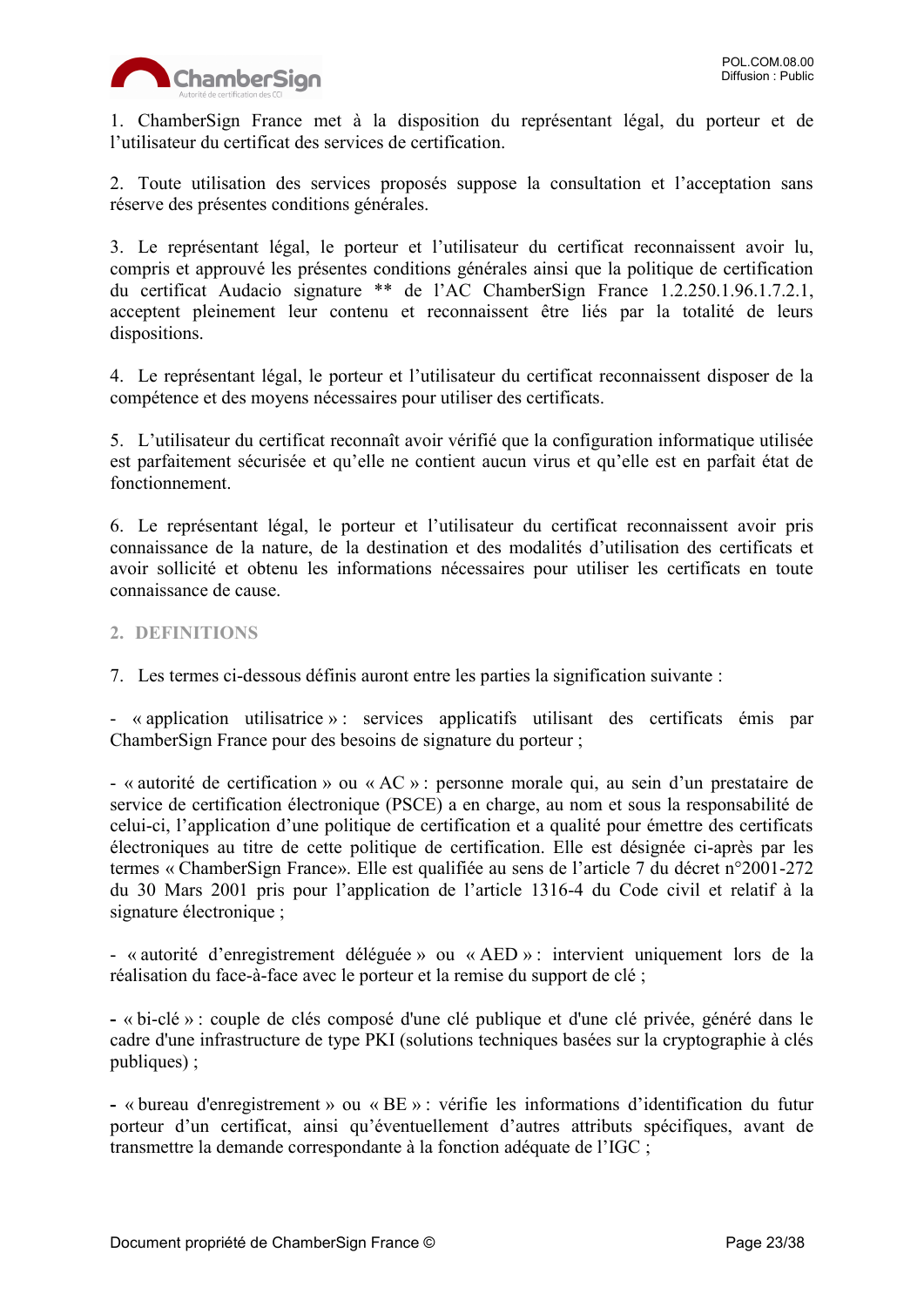

- « certificat » : fichier électronique attestant qu'une bi-clé appartient au porteur ou à l'élément matériel ou logiciel identifié dans le certificat. Le certificat est signé par l'autorité de certification ;

- « compromission » : divulgation ou suspicion de divulgation ou de perte d'informations confidentielles résultant de la violation d'une mesure de sécurité et conduisant à une possible perte de confidentialité et/ou d'intégrité des données considérées ;

- « déclaration des pratiques de certification **» :** texte définissant les pratiques utilisées par une autorité de certification pour émettre des certificats et plus largement les pratiques de toutes les composantes de l'autorité de certification dans l'ensemble du cycle de vie d'un certificat ; ci-après dénommée « DPC » ;

**-** « données confidentielles » : données strictement personnelles au porteur qui devront être impérativement gardées secrètes et qui sont : la clé privée du certificat, le code de retrait et le code d'activation de la clé privée ;

- « entité » : autorité administrative ou entreprise au sens le plus large, c'est-à-dire également les personnes morales de droit privé de type associations ;

- « infrastructure de gestion des clés » : ensemble de composantes, fonctions et procédures dédiées à la gestion de clés cryptographiques et de leurs certificats utilisés par des services de confiance ; ci-après dénommée « IGC » ;

- « LAR » : liste des certificats d'autorité de certification révoqués ;

- «LCR » : liste des certificats révoqués ;

- « mandataire de certification » : personne désignée par le représentant légal de l'entité cliente aux fins de recueillir les pièces des dossiers de demande de certificats, de réaliser la reconnaissance en face à face avec les porteurs et d'effectuer les demandes de révocation des certificats ;

- « OID » : numéro d'identifiant objet identifiant la politique de certification de l'autorité de certification ;

**-** « politique de certification » : ensemble de règles, identifié par un nom (OID), définissant les exigences auxquelles ChamberSign France se conforme dans le cadre des présentes et indiquant l'applicabilité d'un certificat à une communauté particulière et/ou à une classe d'applications avec des exigences de sécurité communes ; ci-après dénommée « PC » ;

**-** « porteur » **:** personne physique identifiée dans le certificat et qui est le détenteur de la clé privée correspondant à la clé publique qui est dans ce certificat ;

**-** « révocation » **:** action effectuée par le porteur, le mandataire, un représentant légal de l'entité ou ChamberSign France qui a pour but l'extinction de la validité du certificat. Cette action peut être effectuée suite à un changement des informations contenues dans le certificat ou en cas de compromission. De fait, un certificat qui a fait l'objet d'une révocation est inscrit sur la LCR (liste des certificats révoqués) ;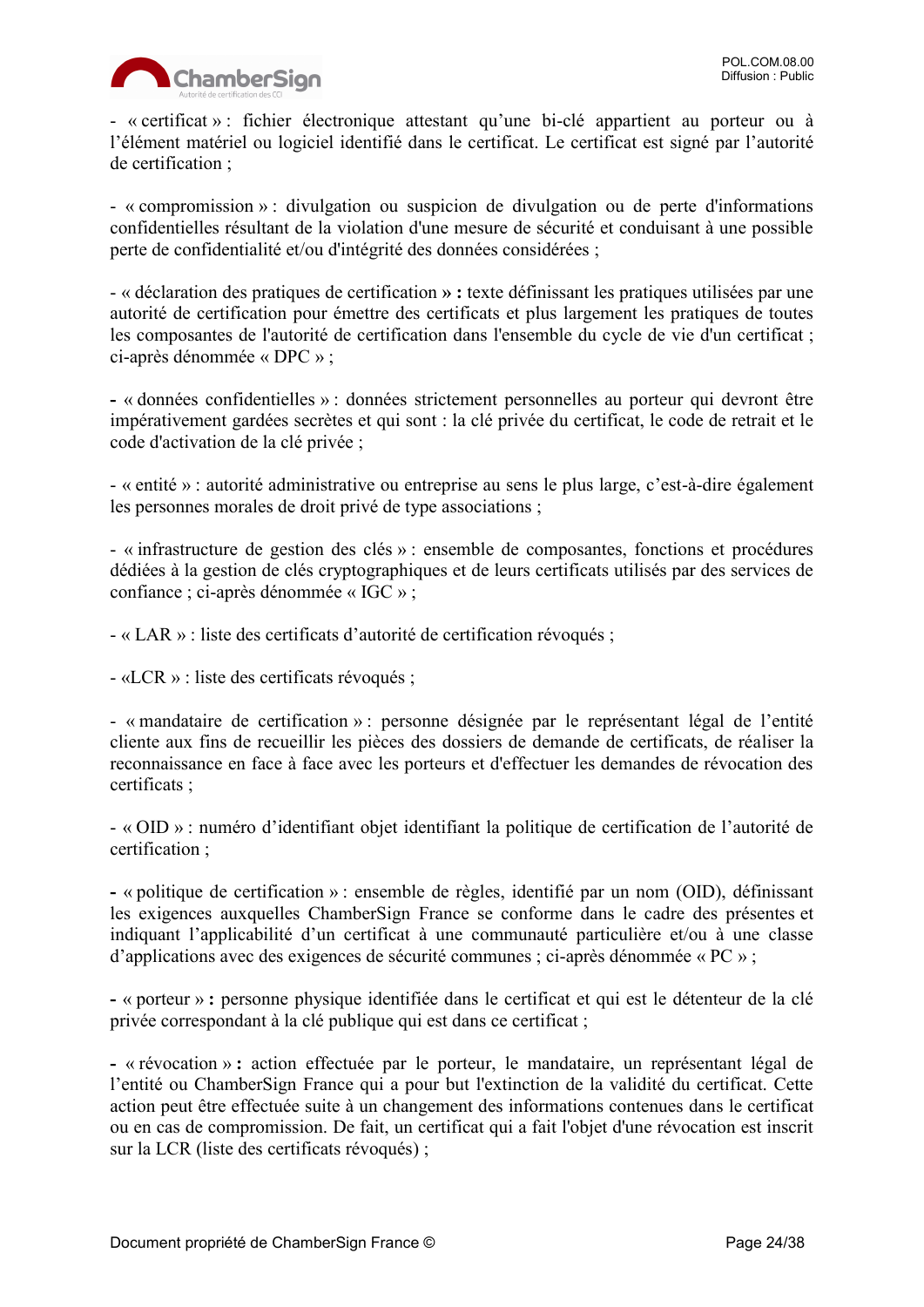

**-** « signature électronique » : usage d'un procédé fiable d'identification garantissant son lien avec l'acte auquel elle s'attache, conformément à la législation applicable ;

- « utilisateur du certificat » : entité ou personne physique qui reçoit un certificat et qui s'y fie pour vérifier une signature électronique provenant du porteur du certificat ; Exemple : destinataire d'un mail signé ou signataire d'un contrat signé électroniquement.

<span id="page-24-0"></span>**3. OBJET**

8. Les présentes conditions générales ont pour objet de définir le contenu et les modalités d'application des services de certification fournis par ChamberSign France en tant qu'autorité de certification aux porteurs, représentant légal, AED et mandataire de certification, ainsi que de préciser les engagements et obligations de ces différents acteurs.

<span id="page-24-1"></span>**4. DUREE – ENTREE EN VIGUEUR**

9. Les présentes conditions générales d'utilisation sont opposables au représentant légal, au porteur et au mandataire de certification, le cas échéant, dès leur acceptation par ces derniers. Ils se portent forts du respect de ces conditions générales par l'utilisateur du certificat.

10. Les présentes conditions générales sont opposables pendant toute la durée de mise en ligne des services, sans préjudice de leurs éventuelles mises à jour.

11. ChamberSign France s'engage à communiquer au représentant légal, au porteur et au mandataire de certification, le cas échéant, les nouvelles conditions générales d'utilisation.

12. Toute utilisation des services par le représentant légal, le porteur et le mandataire après les modifications des conditions générales vaut acceptation par ces derniers des nouvelles conditions générales.

13. Les conditions générales d'utilisation entrent en vigueur à leur signature.

14. La fourniture des services de certification est subordonnée au paiement du prix convenu.

15. Les conditions générales d'utilisation sont conclues pour une durée de trois ans.

16. Les présentes conditions générales d'utilisation sont reconductibles automatiquement une fois, pour une durée de trois ans.

17. En cas de non reconduction ou lorsque l'entité cliente ne s'est pas acquittée du prix de renouvellement, les présentes conditions générales sont résiliées de plein droit.

18. Les certificats ne sont alors plus utilisables et font l'objet d'une révocation par ChamberSign France après information de l'entité cliente.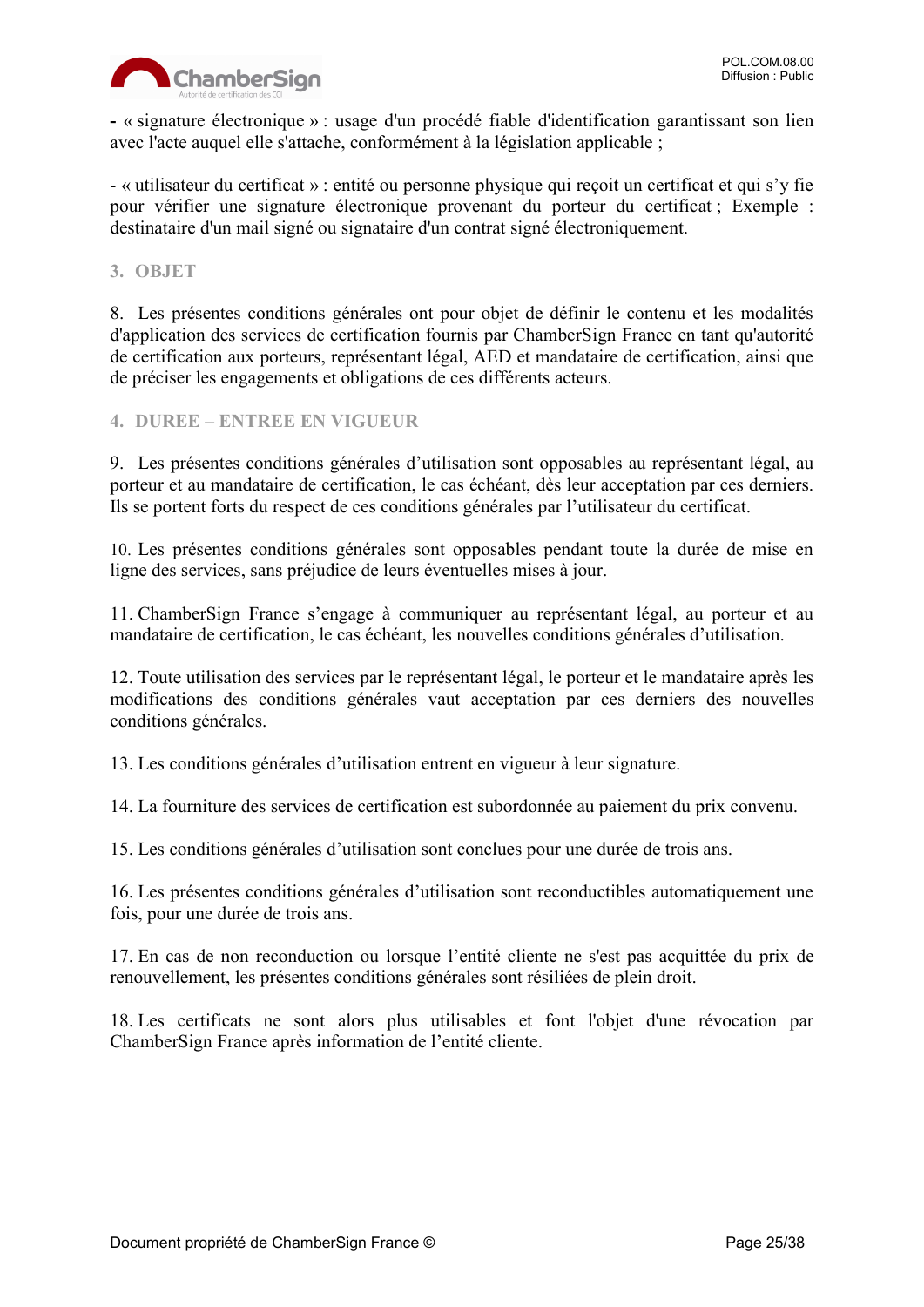

#### <span id="page-25-0"></span>**5. DEMANDE DE CERTIFICATS ET RENOUVELLEMENT**

<span id="page-25-1"></span>**5.1 ENREGISTREMENT DES DOSSIERS DE DEMANDE DE CERTIFICAT**

19. Le dossier de demande de certificat déposé auprès de ChamberSign France comprend au moins les éléments suivants :

- une demande de certificat écrite signée, et datée de moins de trois mois, par le futur porteur et, s'il est différent, par le représentant légal ou son délégataire ou le mandataire de certification ;
- un document officiel d'identité en cours de validité du futur porteur comportant une photographie d'identité présenté à ChamberSign France qui en conserve une copie ;
- un document officiel d'identité en cours de validité du signataire de la demande comportant une photographie d'identité présenté à ChamberSign France qui en conserve une copie ;
- les conditions générales d'utilisation signées.

20. Le porteur ou le représentant légal de l'entité ainsi que le mandataire peuvent faire une demande de certificat en remplissant le formulaire de demande de certificat sur le site Internet de ChamberSign France : [www.chambersign.fr.](http://www.chambersign.fr/)

21. Ils envoient ensuite les pièces justificatives nécessaires par courrier ou se présentent directement au bureau d'enregistrement.

22. Les pièces justificatives à joindre lors d'une demande initiale de certificat sont précisées par le formulaire d'abonnement.

<span id="page-25-2"></span>**5.2 VERIFICATION DE LA DEMANDE**

23. Le bureau d'enregistrement réalise les opérations suivantes :

- vérifie et valide l'identité du futur porteur ;
- vérifie la cohérence des justificatifs présentés ;
- s'assure que le futur porteur a pris connaissance des modalités applicables pour l'utilisation du certificat déterminées par les présentes.

<span id="page-25-3"></span>**5.3 REJET DE LA DEMANDE**

24. En cas de pièces manquantes et après relance quant à la communication de ces pièces, le bureau d'enregistrement se réserve le droit de rejeter la demande de certificat.

25. Il en informe le porteur, le mandataire de certification ou le représentant légal de l'entité.

<span id="page-25-4"></span>**5.4 DELIVRANCE DU CERTIFICAT**

26. Après authentification de l'origine et vérification de l'intégrité de la demande provenant du bureau d'enregistrement, ChamberSign France génère le certificat, la bi-clé du porteur, son dispositif de signature, les codes d'activation…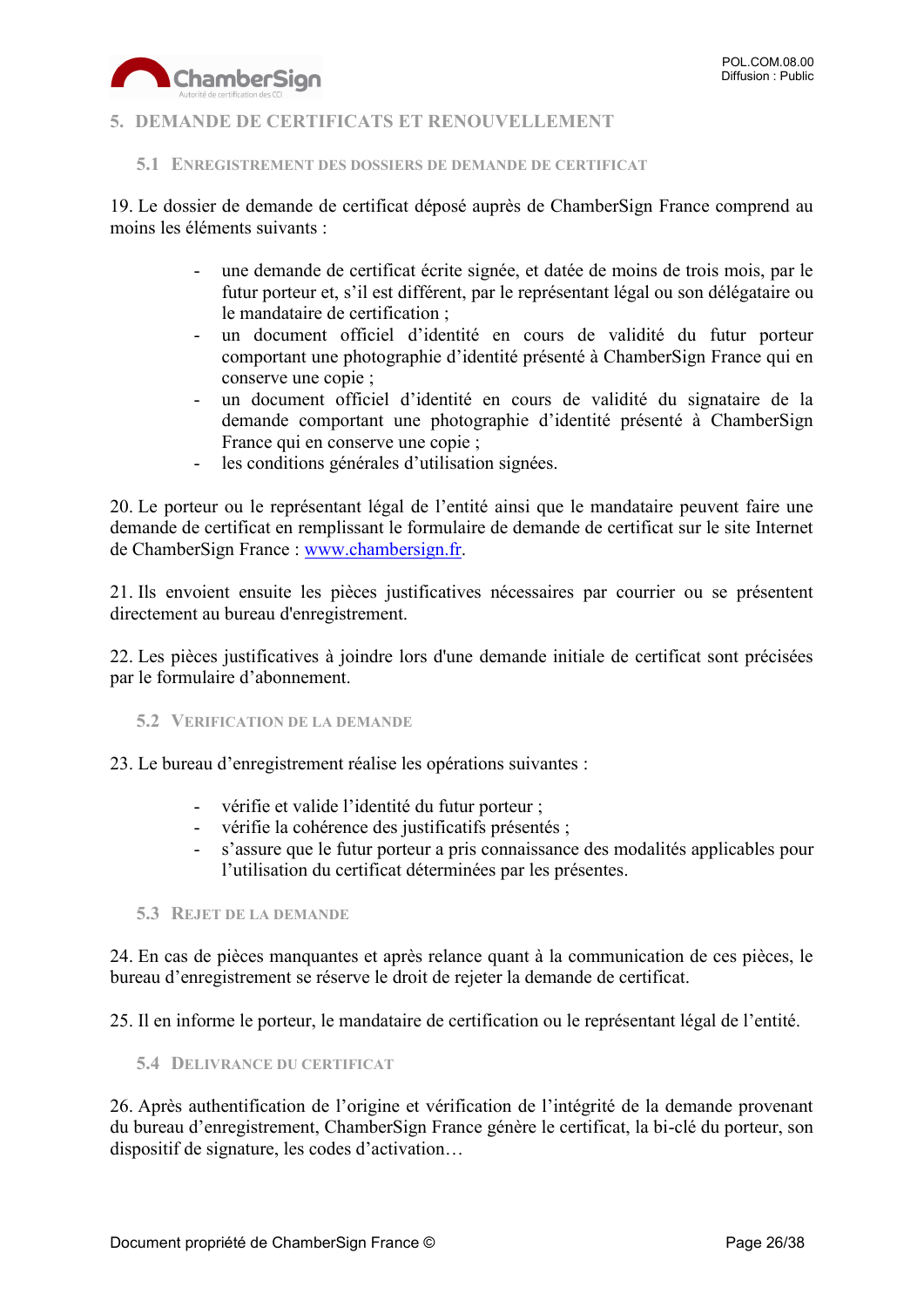

27. Chaque demande de certificat fait l'objet d'un face à face du porteur avec un BE, un agent de l'AED ou le mandataire de certification.

28. La procédure de reconnaissance en face à face peut être effectuée le cas échéant, auprès d'un représentant de ChamberSign France habilité à cet effet lors d'un déplacement de celui-ci auprès du porteur, notamment à l'occasion de l'exécution d'une formation à la signature électronique dispensée par ChamberSign France.

29. La disponibilité des certificats émis par ChamberSign France à l'issue de la procédure d'enregistrement donne lieu à l'émission d'un avis de mise à disposition sous forme de message électronique à l'attention du porteur qui devra suivre les indications décrites dans ledit message pour en effectuer le retrait.

30. Pour les certificats confinés sur des supports physiques (clés USB), le retrait des supports physiques et des certificats ChamberSign France s'effectue auprès du BE, de l'AED, du mandataire de certification ou auprès d'une personne désignée par ChamberSign France. Ces certificats sont générés sur des supports Gemalto MultiApp ID IAS ECC.

31. Le porteur doit retirer son certificat à compter du message l'informant de la mise à disposition. ChamberSign France se réserve le droit de ne pas donner suite à la procédure de délivrance du certificat si le porteur ne s'est pas présenté pour retirer son certificat 2 mois après ledit message.

<span id="page-26-0"></span>**5.5 ACCEPTATION DU CERTIFICAT**

32. ChamberSign France est informée du retrait de chaque certificat. Le porteur doit tester son certificat au moyen du service prévu à cet effet sur le site internet de ChamberSign France.

33. Le porteur est tenu d'avertir ChamberSign France de toute inexactitude ou défaut de Certificat dans les sept jours ouvrés consécutifs au retrait du Certificat, afin que celui-ci soit révoqué et qu'un autre lui soit fourni.

34. Le porteur est réputé avoir testé et accepté son certificat dès lors qu'un délai de 2 mois après le retrait du Certificat est dépassé ou s'il a utilisé son certificat.

<span id="page-26-1"></span>**5.6 ASSISTANCE**

35. Afin d'accompagner le porteur, une notice technique d'utilisation du certificat lui est délivrée au moment du face à face et une assistance téléphonique ou hot line est mise à sa disposition au 08 92 23 02 52 (0,34 Euros TTC la minute France Métropolitaine uniquement) de 9 heures à 12 heures et de 14h à 17h, les jours ouvrés.

36. Un tutoriel ainsi qu'une foire aux questions sont disponibles sur le site internet de ChamberSign France à l'adresse suivante : [http://www.chambersign.fr.](http://www.chambersign.fr/)

<span id="page-26-2"></span>**5.7 RENOUVELLEMENT**

37. Le renouvellement d'un certificat en fin de validité implique le renvoi des pièces justificatives qui ne sont plus valables ou qui ont subi des modifications, conformément au formulaire d'abonnement. Tout porteur est averti par message électronique de l'arrivée à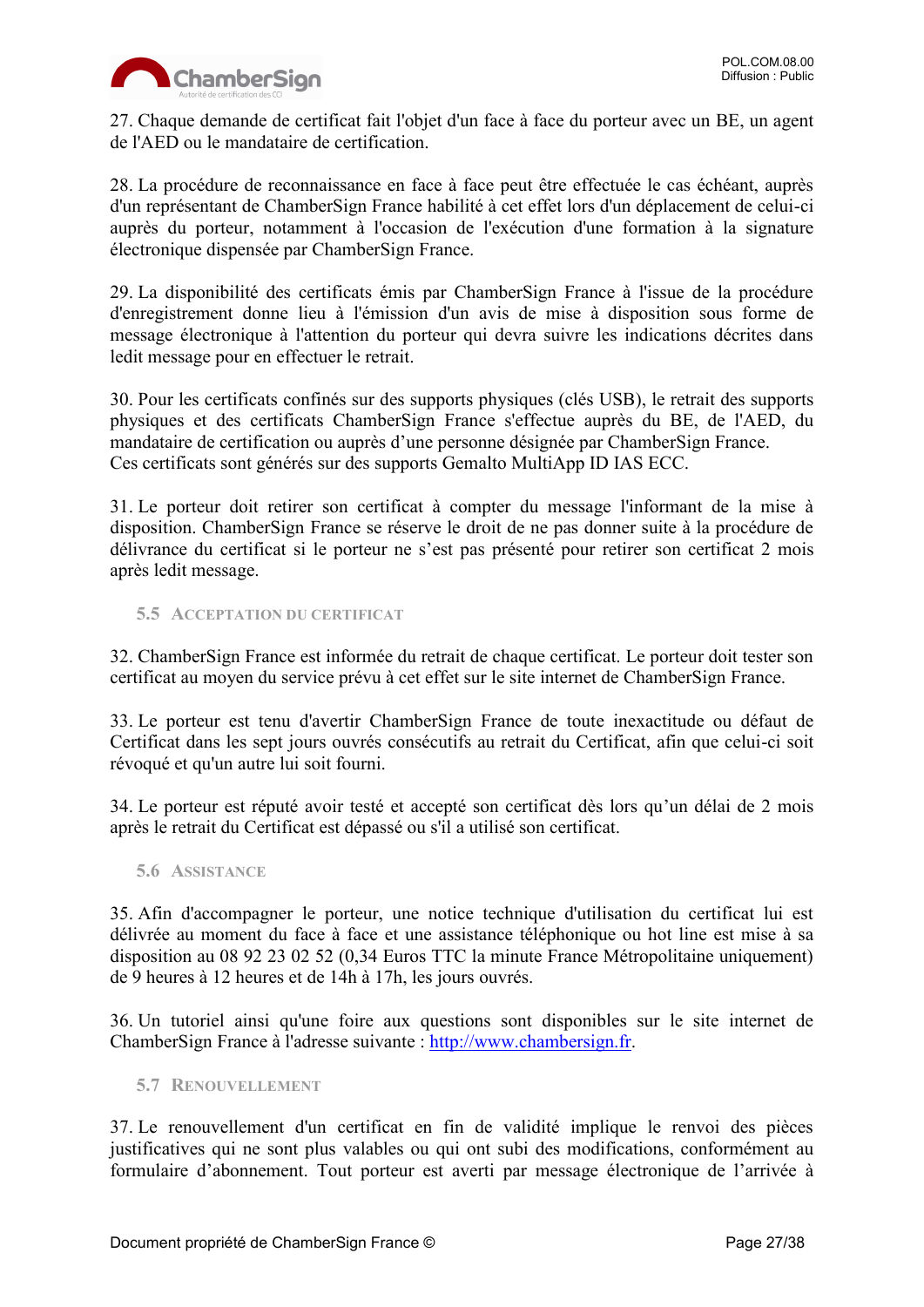

expiration de son certificat. S'il souhaite le renouveler, il formule une demande de renouvellement avant la date d'expiration sur le site Internet de ChamberSign France.

38. Le renouvellement d'un certificat implique seulement un changement des dates de validité mais non des autres informations qui restent identiques au précédent certificat.

39. Le renouvellement du certificat implique un renouvellement de la bi-clé correspondante.

<span id="page-27-0"></span>**5.8 MODIFICATION DU CERTIFICAT**

40. La modification d'un certificat correspond à des modifications d'informations sans changement de la clé publique. ChamberSign France ne procède à aucune modification d'un certificat ; en cas de modification des informations contenues dans le certificat, une nouvelle demande de certificat doit être faite, selon les modalités définies par les paragraphes 73 et 93 des présentes CGU.

<span id="page-27-1"></span>**6. CONDITIONS D'USAGE DES CERTIFICATS ET LIMITES**

41. L'utilisation de la clé privée du porteur et du certificat doit rester strictement limitée aux services de signature électronique.

42. Les certificats ne doivent pas être utilisés à des fins personnelles.

43. A des fins de signature, les certificats ne peuvent pas être utilisés pour des transactions excédant le montant de 500 000 €.

#### <span id="page-27-2"></span>**7. PROCEDURE DE VERIFICATION DES CERTIFICATS**

44. ChamberSign France s'engage à mettre à disposition un service de consultation sur son site internet [www.chambersign.fr](http://www.chambersign.fr/) permettant de vérifier la validité des certificats qu'elle a émis.

45. Ce service est disponible 24h/24.

46. Les informations mises à disposition de l'utilisateur du certificat par ChamberSign lui permettent de vérifier et de valider, préalablement à son utilisation, le statut d'un certificat et de l'ensemble de la chaîne de certification correspondante, c'est-à-dire de vérifier les signatures des certificats de la chaîne, les signatures garantissant l'origine et l'intégrité des LCR / LAR.

#### <span id="page-27-3"></span>**8. REVOCATION DU CERTIFICAT**

47. Le Certificat pourra être révoqué à tout moment soit par fax, soit par lettre recommandée avec demande d'avis de réception auprès du BE, soit en ligne à partir du site Internet suivant : [www.chambersign.fr.](http://www.chambersign.fr/)

48. Un certificat peut être révoqué notamment pour les causes suivantes :

- modification d'une information contenue dans le certificat ;
- informations inexactes fournies dans le dossier d'enregistrement ;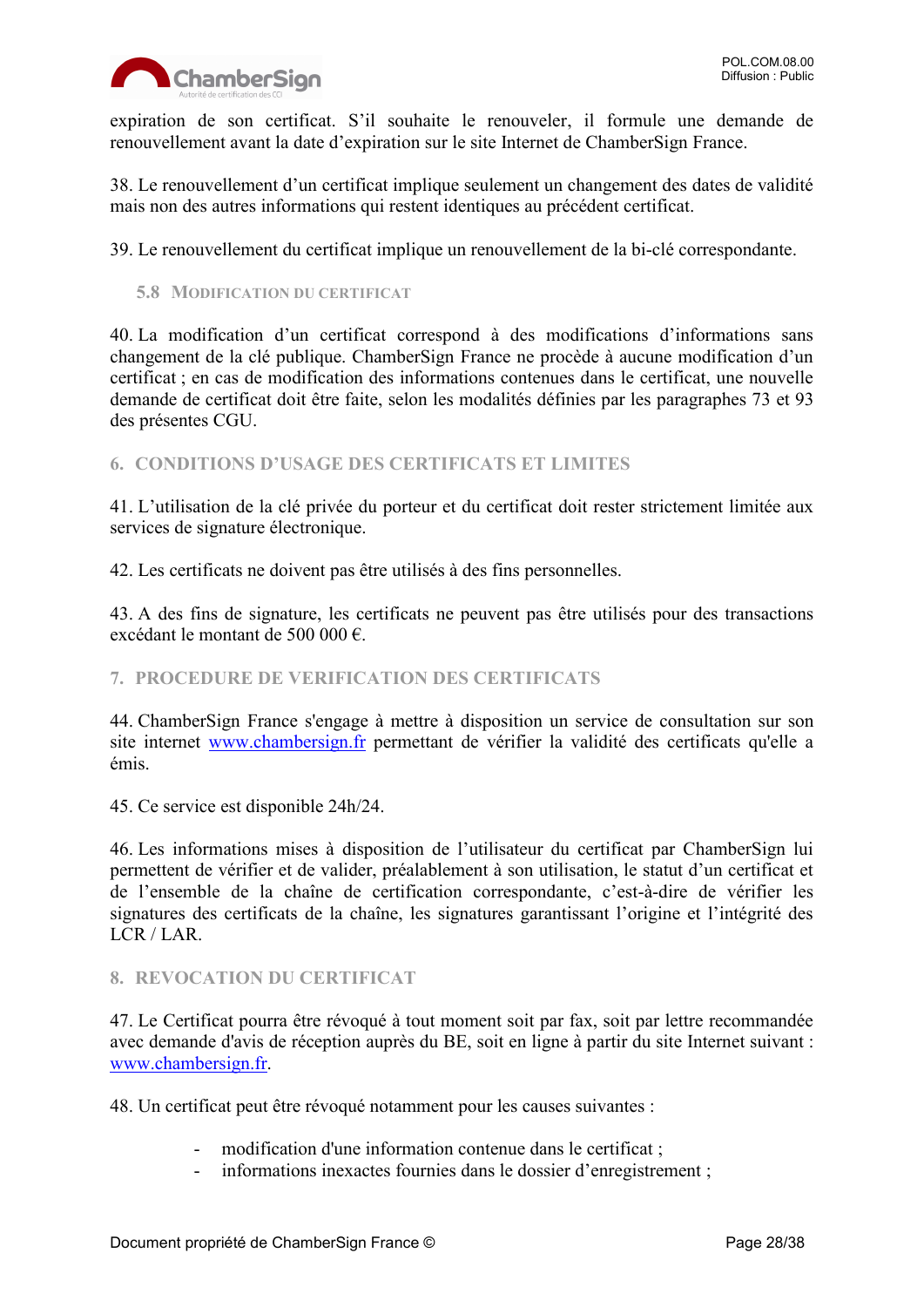



- non-paiement du prix du certificat par le représentant légal ou le porteur ;
- compromission possible ou avérée de la clé privée du porteur ;
- non-respect par le porteur des règles d'utilisation du certificat ;
- non-respect par le porteur et/ou, le cas échéant, le mandataire de certification ou l'entité des obligations de la PC de ChamberSign France ;
- réalisations d'opérations frauduleuses ;
- résiliation de l'abonnement ;
- demande de révocation du certificat ;
- départ, mutation, décès du porteur ;
- cession ou cessation d'activité de l'entité du porteur.

49. La demande de révocation peut émaner des personnes suivantes :

- le porteur ;
- le mandataire de certification ;
- un représentant légal de l'entité ;
- ChamberSign France.

50. Lorsque plusieurs certificats sont stockés sur le même support par le porteur, le porteur doit révoquer l'ensemble de ces certificats.

51. La demande de révocation peut être effectuée 24h/24 sur le site Internet de ChamberSign France.

52. La demande de révocation fait l'objet d'une procédure de vérification des informations relatives au demandeur et de son autorité par rapport au certificat.

53. Le porteur reçoit une confirmation par e-mail de cette révocation.

54. Le porteur reconnaît et accepte que toute utilisation du certificat après avoir eu connaissance de la survenance d'un des événements susmentionnés, soit à ses risques et périls, sans préjudice de toute action en responsabilité que ChamberSign France se réserve le droit d'exercer contre le porteur.

#### <span id="page-28-0"></span>**9. OBLIGATIONS DE CHAMBERSIGN**

55. ChamberSign France attribue à sa PC un OID qui est porté dans les certificats correspondants qu'elle s'engage à faire évoluer en cas d'évolution de sa PC.

56. Elle s'engage au contrôle par le Bureau d'Enregistrement de l'identification du Porteur, du Représentant Légal et le cas échéant, du Mandataire de Certification se présentant pour obtenir un Certificat de signature.

57. ChamberSign France s'engage à réaliser les prestations de certification selon les modalités et dans les limites des présentes conditions générales.

58. ChamberSign France s'engage à démontrer aux utilisateurs de ses certificats qu'elle a émis un certificat pour un porteur donné et que ce porteur a accepté le certificat.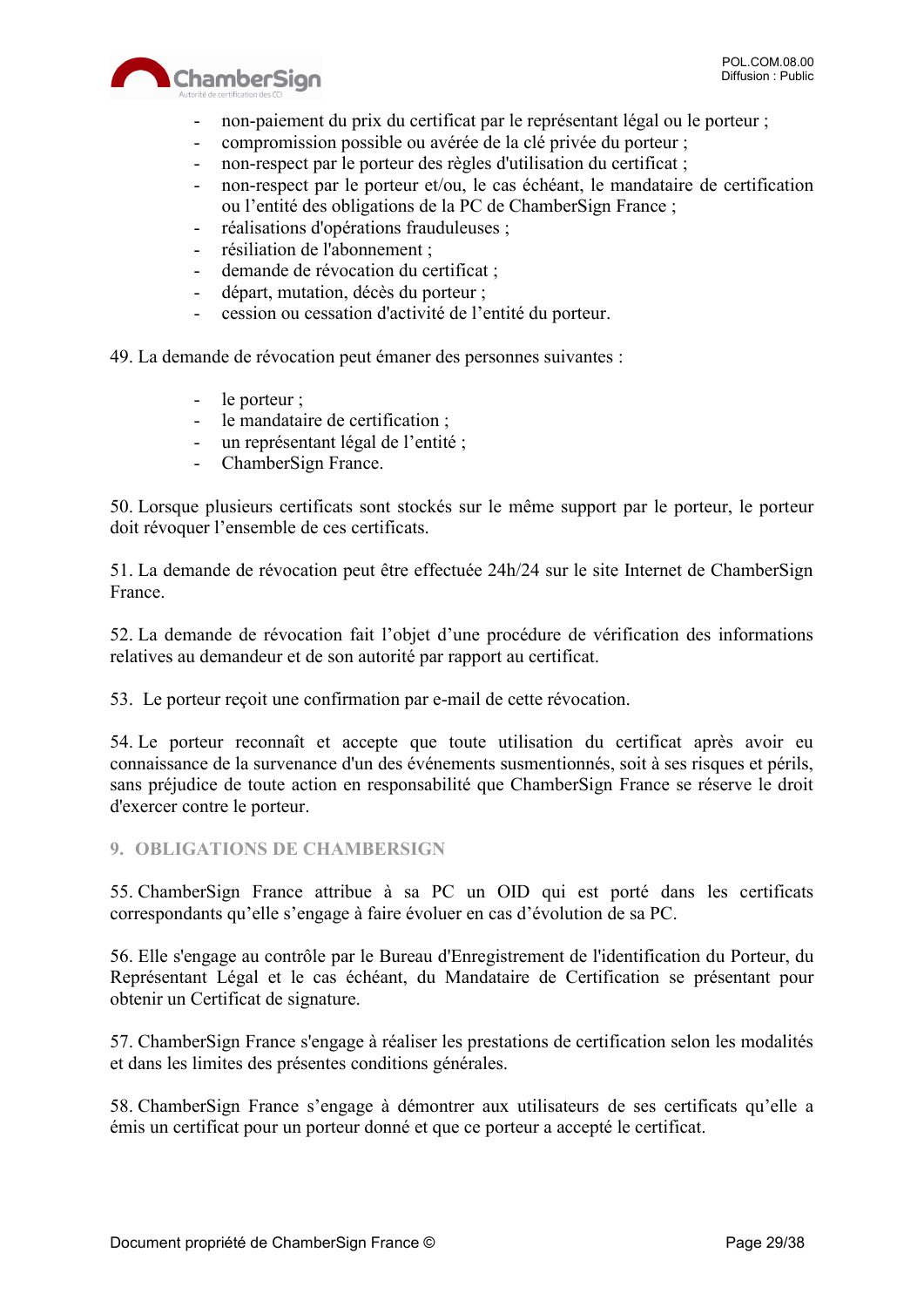59. Elle s'engage à tout mettre en oeuvre pour créer et émettre des certificats contenant des informations réputées exactes.

60. Pour cela, ChamberSign France s'engage à s'assurer que le dossier de demande de certificat est complet, que les pièces fournies sont apparemment conformes.

61. Elle s'engage à ce que le certificat de signature électronique soit délivré au porteur dans un délai de 48 heures à compter de la remise d'un dossier complet au bureau d'enregistrement.

62. Elle s'engage à établir, par l'émission d'un certificat, un lien entre l'identité d'une personne et les informations contenues dans ledit certificat.

63. Dans l'hypothèse où le représentant légal aurait recours aux services d'un délégataire, le Bureau d'Enregistrement s'engage à effectuer le contrôle de l'identité du délégataire et la vérification de l'existence du contrat de mandat entre le représentant légal et le délégataire.

64. ChamberSign France prend toutes les mesures raisonnables pour s'assurer que les porteurs sont au courant de leurs droits et obligations concernant l'utilisation et la gestion des clés, des certificats et de l'équipement et des logiciels utilisés aux fins de l'IGC.

65. ChamberSign France prend les dispositions nécessaires pour couvrir ses responsabilités liées à ses opérations et/ou activités et posséder la stabilité financière et les ressources exigées pour fonctionner en conformité avec la PC.

66. ChamberSign France a un devoir général de surveillance quant à la sécurité et l'intégrité des certificats délivrés par elle-même ou l'une de ses composantes.

67. ChamberSign France s'engage sur le bon fonctionnement des certificats qu'elle délivre.

#### <span id="page-29-0"></span>**10. OBLIGATIONS DU PORTEUR**

68. Le porteur s'engage à fournir toutes informations utiles, exactes et à jour pour la création et la gestion des certificats pendant toute la durée du contrat.

69. Le porteur est garant de l'exactitude des informations fournies et de l'exhaustivité des pièces justificatives nécessaires, à l'enregistrement conformément à l'article Demande de certificats et renouvellement des présentes conditions générales.

70. Il reconnaît et accepte que les informations fournies à ce titre soient conservées et utilisées par ChamberSign France pour gérer les certificats dans les conditions prévues par la loi et en particulier celles relatives à la protection des données personnelles.

71. Le porteur informe ChamberSign France de toute modification concernant les informations contenues dans son certificat.

72. ChamberSign France se réserve la faculté de procéder à des vérifications aléatoires concernant l'actualité des informations contenues dans le certificat.

73. Les modifications concernant les informations contenues dans le certificat doivent être adressées par courrier avec les pièces justificatives requises au BE de rattachement, dans un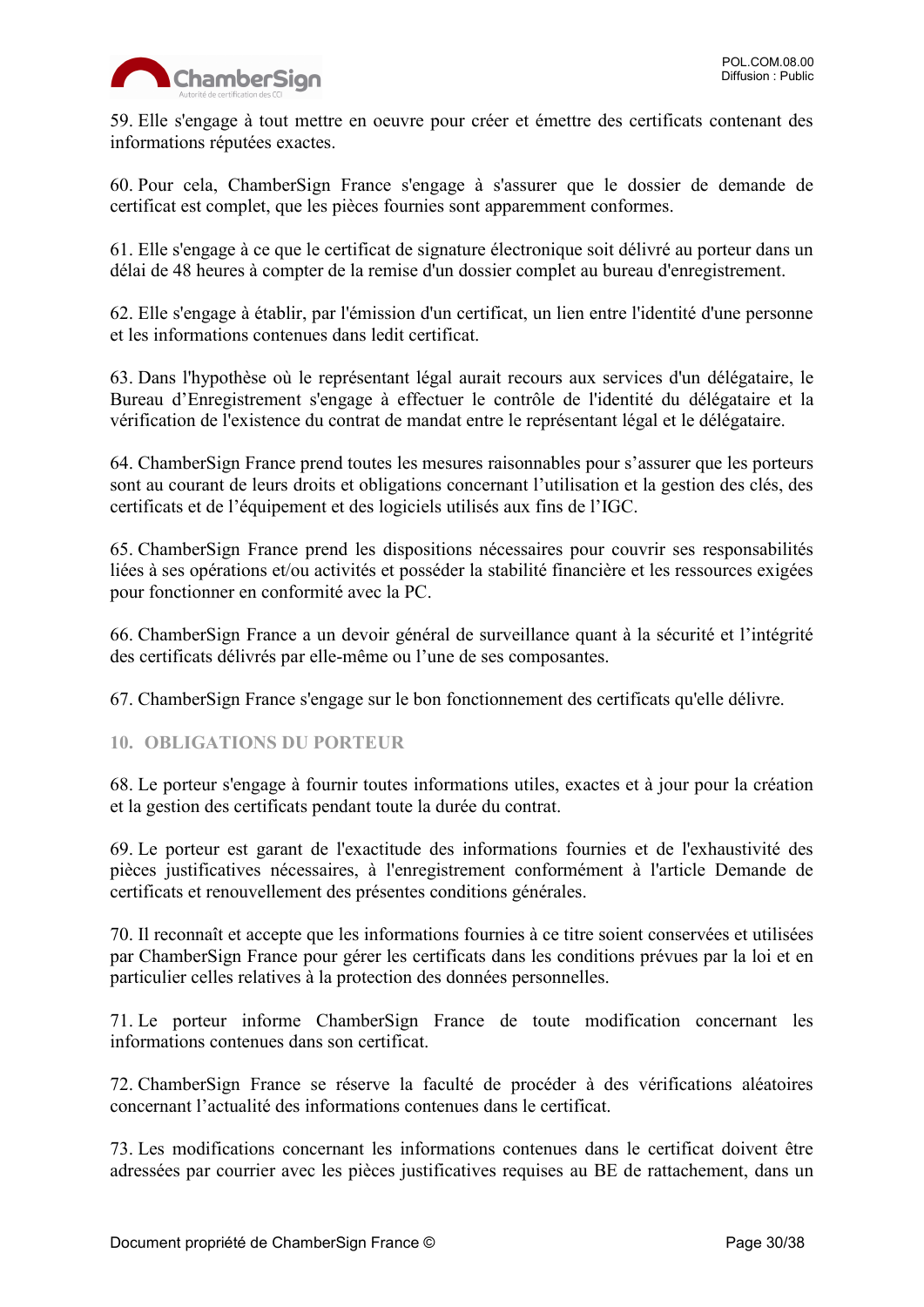

délai de 30 jours à compter de leur survenance. A défaut, ChamberSign France se réserve le droit, le délai écoulé, de révoquer le Certificat (ou résilier les conditions générales d'utilisation).

74. Le porteur reconnaît être informé des conditions d'installation des certificats de ChamberSign France. En particulier, le certificat fait l'objet d'un tutoriel disponible sur le site Internet de ChamberSign France.

75. Le porteur choisit le matériel et les logiciels offrant une sécurité en adéquation avec ses besoins pour l'installation et la protection des certificats et des supports physiques.

76. Le porteur s'engage à respecter les usages autorisés des bi-clés et des certificats.

77. Le porteur protège sa clé privée par des moyens appropriés à son environnement.

78. Le porteur protège ses données d'activation et, le cas échéant, les met en œuvre.

79. Le porteur protège l'accès à sa base de certificats.

80. Le porteur respecte les conditions d'utilisation de sa clé privée et du certificat correspondant.

81. Le porteur doit faire, sans délai, une demande de révocation de son certificat auprès du Bureau d'Enregistrement ou sur le site [www.chambersign.fr,](http://www.chambersign.fr/) en cas de compromission ou de suspicion de compromission de sa clé privée (ou de ses données d'activations).

82. Le porteur s'engage à ne pas délivrer le certificat qui lui est attribué ni les codes de protection de ce certificat.

83. Le porteur est informé que les informations personnelles d'identité pourront être utilisées comme éléments d'authentification lors de la demande de révocation.

<span id="page-30-0"></span>**11. OBLIGATIONS DES UTILISATEURS DE CERTIFICATS**

84. Les utilisateurs de certificat s'engagent à respecter les stipulations des présentes conditions générales.

85. Les utilisateurs de certificats vérifient et respectent l'usage pour lequel un certificat a été émis.

86. Les utilisateurs de certificats contrôlent que le certificat émis par ChamberSign France est référencé au niveau de sécurité et pour le service de confiance requis par l'application.

87. Lorsque le porteur n'est pas le représentant légal de l'entité, il incombe à l'utilisateur de vérifier que le porteur dispose, à la date de signature, des pouvoirs nécessaires pour engager l'entité pour l'acte concerné.

88. Pour chacun des certificats de la chaîne de certification, du certificat du porteur jusqu'à l'autorité de certification racine, les utilisateurs vérifient l'état du certificat et notamment la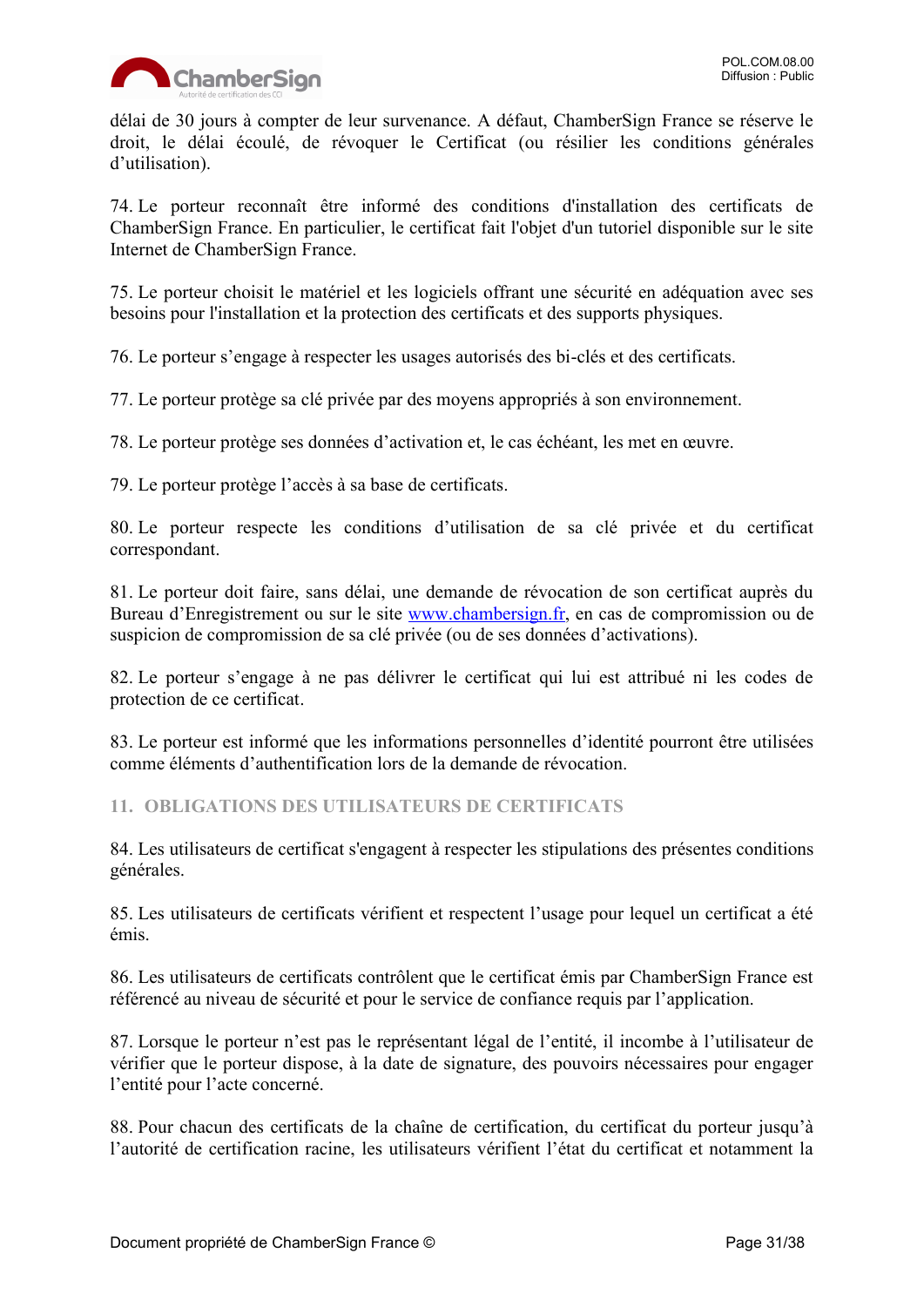

signature numérique de ChamberSign France, émettrice du certificat considéré, et contrôlent la validité de ce certificat.

89. Les utilisateurs de certificats vérifient et respectent les obligations des utilisateurs de certificats exprimés dans la PC applicable.

#### <span id="page-31-0"></span>**12. OBLIGATIONS DU REPRESENTANT LEGAL**

90. Le représentant légal s'engage à respecter les stipulations des présentes conditions générales.

91. Le représentant légal est responsable de la gestion des certificats délivrés à ses employés ou agents dans le cadre du contrat d'abonnement de façon, et s'engage à faire en sorte que tout porteur de certificat délivré dans le cadre de ce contrat d'abonnement respecte les obligations qui y sont afférentes et qu'aucune fraude ou erreur n'est commise. A ce titre, le représentant légal s'assure notamment que le porteur :

- n'utilise pas les certificats à des fins personnelles ;
- communique les informations utiles à la création du certificat et les éventuelles modifications pendant toute la durée du contrat d'abonnement ;
- respecte la procédure de révocation décrite à l'article Révocation ;
- conserve secrètes et de manière sécurisée, les données confidentielles et le support physique du certificat.

92. Le représentant légal s'engage à fournir toutes informations utiles, exactes et à jour pour la création et la gestion des certificats pendant toute la durée du contrat.

93. Les modifications concernant les informations contenues dans le certificat doivent être adressées par courrier avec les pièces justificatives requises au BE de rattachement, dans un délai de 30 jours à compter de leur survenance. A défaut, ChamberSign France se réserve le droit, le délai écoulé, de révoquer le Certificat (ou résilier le contrat d'abonnement).

94. Le représentant légal est garant de l'exactitude des informations fournies et de l'exhaustivité des pièces justificatives nécessaires, à l'enregistrement conformément à l'article Demande de certificats et Renouvellement des présentes conditions générales.

95. Il reconnaît et accepte que les informations fournies à ce titre soient conservées et utilisées par ChamberSign France pour gérer les certificats dans les conditions prévues par la loi et en particulier celles relatives à la protection des données personnelles.

96. Le représentant légal reconnaît être informé des conditions d'installation des certificats de ChamberSign France. En particulier, le certificat fait l'objet d'un tutoriel disponible sur le site Internet de ChamberSign France.

97. Le représentant légal choisit le matériel et les logiciels offrant une sécurité en adéquation avec leurs besoins pour l'installation et la protection des certificats et des supports physiques.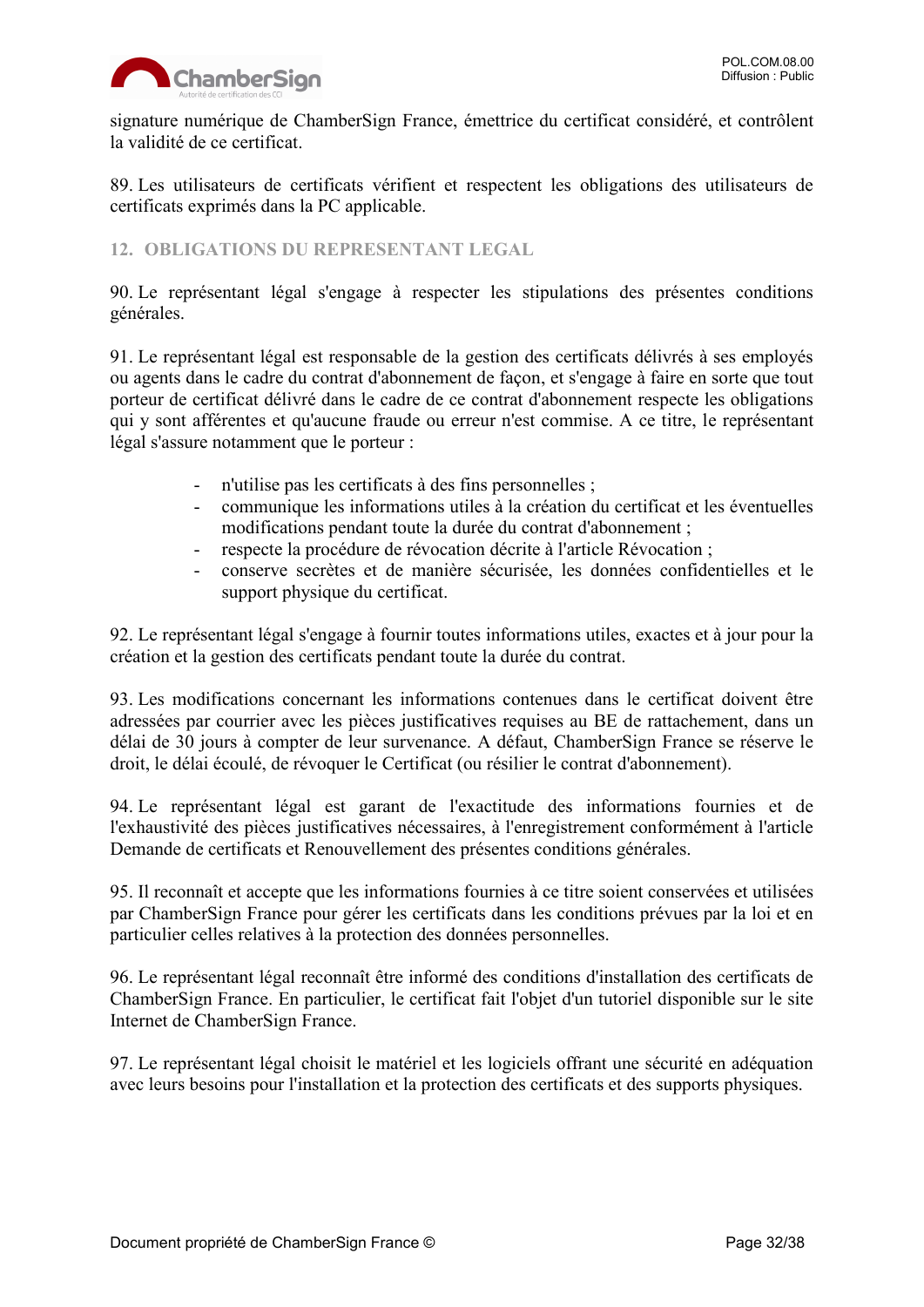

<span id="page-32-0"></span>98. Le prix du service de certification de signature est déterminé dans les conditions tarifaires émises par ChamberSign France.

- 99. Les modes de règlement acceptés sont les suivants :
	- \* Carte bleue ;
	- \* Virement ;
	- \* Chèque.

100.Aucun escompte n'est accordé en cas de règlement anticipé.

- 101.ChamberSign France se réserve le droit de refacturer au porteur les frais bancaires dans le cas où le chèque serait émis sans provision, ainsi que les frais engendrés en cas d'erreur de paiement de la part du porteur.
- 102.Le certificat est réglé à la date du face à face.
- 103.En cas de non règlement dans les délais, il sera dû conformément à la loi n° 2001-420, une indemnité calculée sur la base du taux appliqué par la banque centrale européenne à son opération de refinancement la plus récente majoré de 10 points de pourcentage.
- 104.Ces pénalités seront applicables dès le jour suivant la date prévue au règlement de la facture et seront exigibles sans qu'aucun rappel ne soit nécessaire.
- 105.En cas de non règlement, ChamberSign France se réserve le droit de révoquer le certificat sans ouvrir droit à dommages et intérêts ni remplacements.
- <span id="page-32-1"></span>**14. GARANTIES ET LIMITES DE GARANTIES**

- 106.ChamberSign France garantit et maintient la cohérence de sa DPC avec sa PC.
- 107.ChamberSign France s'engage à protéger et garantir l'intégrité et la confidentialité des clés secrètes et/ou privées.
- 108.ChamberSign France garantit la sécurité des clés qu'elle remet.

<span id="page-32-3"></span>**14.2 LIMITES DE GARANTIE**

- 109.ChamberSign France ne garantit en aucun cas le contenu des messages signés en utilisant son certificat, et seul le porteur est responsable vis-à-vis des tiers du contenu de ces envois.
- <span id="page-32-4"></span>**15. RESPONSABILITE**
- 110.ChamberSign France est responsable de la conformité de sa politique de certification, avec les exigences émises par la PC-Type.

<span id="page-32-2"></span>**<sup>14.1</sup> GARANTIES**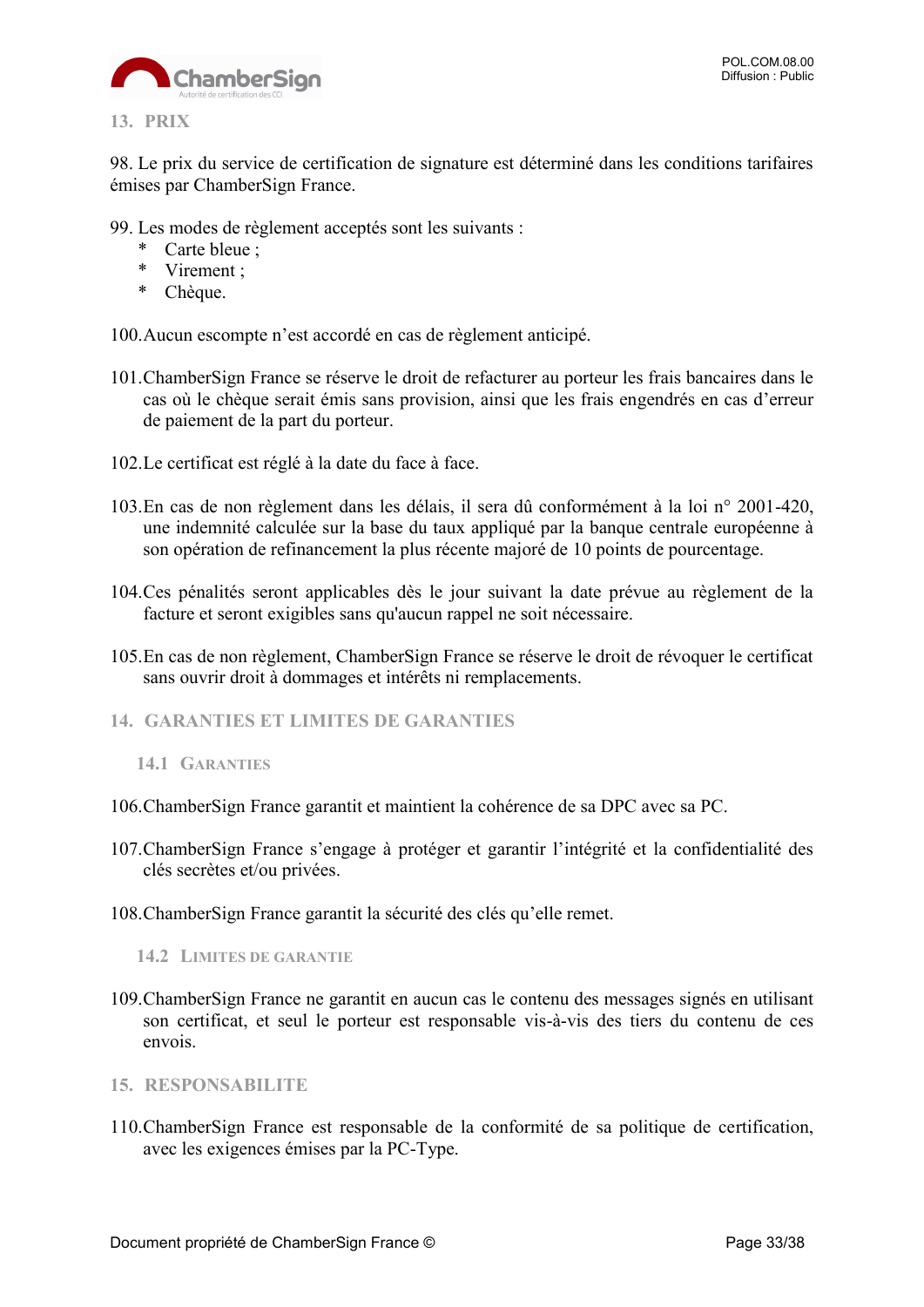

- 111.ChamberSign France assume toute conséquence dommageable résultant du non-respect de sa PC par elle-même ou l'une de ses composantes.
- 112.De plus, ChamberSign France reconnaît engager sa responsabilité en cas de faute ou de négligence, d'elle-même ou de l'une de ses composantes, quelle qu'en soit la nature et la gravité, qui aurait pour conséquence la lecture, l'altération ou le détournement des données personnelles des porteurs à des fins frauduleuses, que ces données soient contenues ou en transit dans les applications de gestion des certificats de ChamberSign France.
- 113.Elle est responsable du maintien du niveau de sécurité de l'infrastructure technique sur laquelle elle s'appuie pour fournir ses services.
- 114.Toute modification ayant un impact sur le niveau de sécurité fourni doit être approuvée par les instances de haut niveau de l'AC.
- 115.Seules les informations pertinentes de la PC mise en place par l'AC figurent dans les conditions générales d'utilisation.
- 116.ChamberSign France ne saurait être tenue responsable du préjudice causé par un usage du certificat dépassant les limites de l'usage autorisé et du plafond des transactions fixé par les présentes.
- 117.La responsabilité de ChamberSign France ne saurait être engagée en cas d'informations inexactes dues à de fausses déclarations, à de faux documents ou à l'absence d'information des modifications survenues dans la situation du porteur, du représentant légal, ou du mandataire de certification lors de la création ou en cours de validité du certificat, que la fausse déclaration, le faux document ou l'omission soit intentionnel ou pas.
- 118.ChamberSign France n'assume aucun engagement, ni aucune responsabilité quant aux conséquences des retards de transmission, altération, erreurs ou pertes de tout message électronique, lettre ou document signés.
- 119.Sans préjudice de l'article Assurance, ChamberSign France ne sera en aucun cas tenue responsable des dommages indirects tels que, par exemple, tout préjudice financier ou commercial, perte de bénéfice ou d'exploitation, trouvant leur origine ou étant la conséquence de l'abonnement ou inhérents à l'utilisation des certificats émis par ChamberSign France.
- 120.Elle n'assume aucun engagement ni responsabilité quant à l'utilisation d'un certificat par le porteur, le mandataire de certification, le représentant légal ou l'utilisateur du certificat non conforme aux dispositions des présentes Conditions Générales, notamment pour ce qui concerne les procédures de contrôle de validité du certificat lors d'une transaction.
- 121.Par ailleurs, ChamberSign France ne saurait être responsable des phénomènes liés à l'usure normale des médias informatiques, et notamment de la détérioration des informations portées sur lesdits médias due à l'influence des champs magnétiques.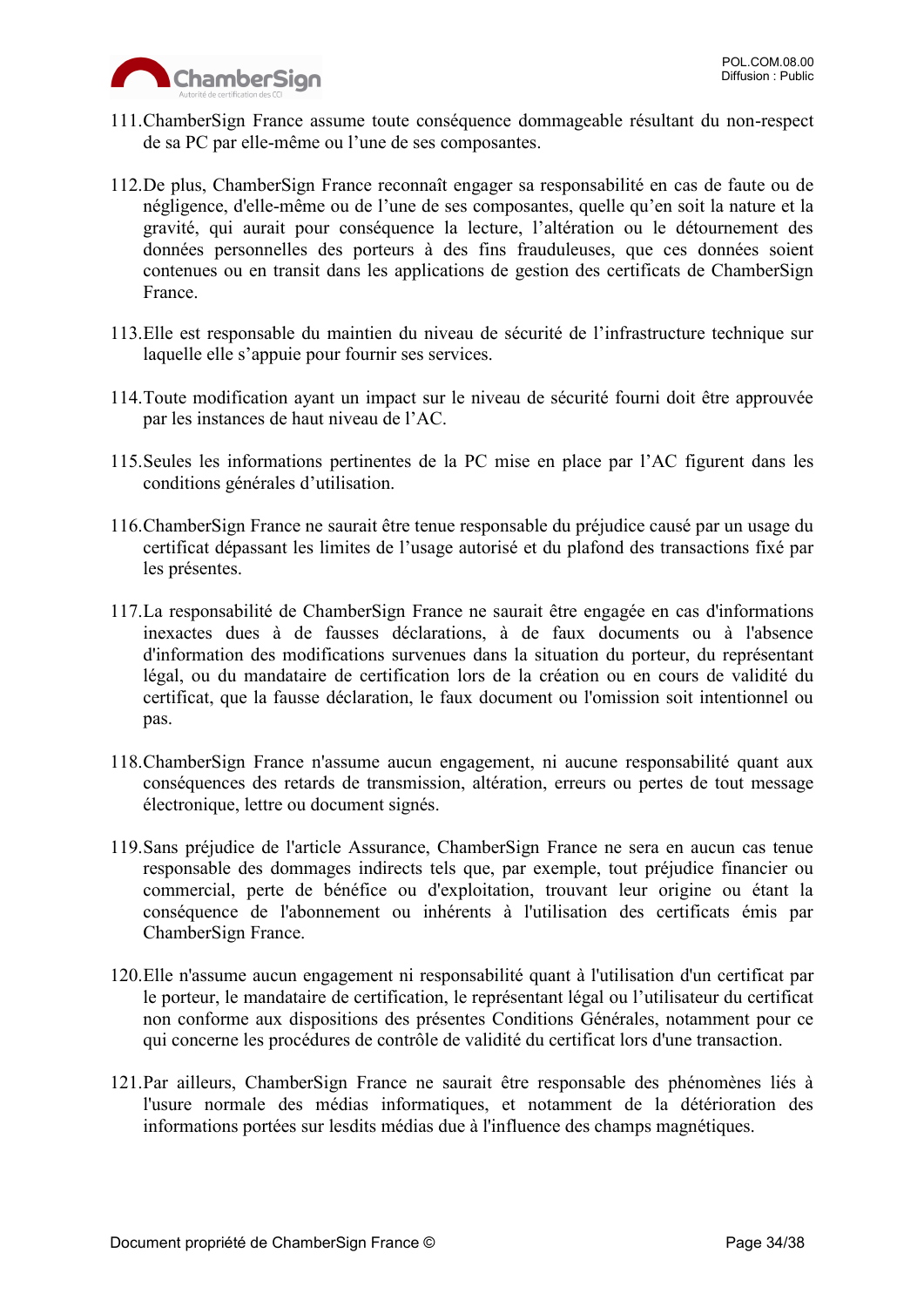

- 122.ChamberSign France ne saurait être tenue pour responsable des dommages liés notamment à une interruption ou un dysfonctionnement des services et applications de l'utilisateur de certificats.
- 123.Si le représentant légal a fait l'acquisition d'un ou plusieurs supports physiques, ChamberSign France n'est responsable que de leur délivrance physique.
- 124.En cas de dysfonctionnement du support physique ou de son logiciel pilote associé, CSF en assure le remplacement.
- 125.ChamberSign France ne saurait être responsable de l'usage de la clé privée du porteur, qui en a la responsabilité personnelle. Tout dommage lié à la compromission de la clé privée est à la charge du représentant légal.
- 126.ChamberSign France ne saurait voir sa responsabilité engagée du fait d'une utilisation illicite du certificat dès lors que le représentant légal, le mandataire de certification ou le porteur n'aura pas effectué une demande de révocation conformément aux présentes conditions générales.
- <span id="page-34-0"></span>**16. ASSURANCE**
- 127.ChamberSign France a souscrit, pour l'ensemble des dommages corporels, matériels et immatériels résultant de son activité, auprès de Gras Savoye une assurance couvrant les conséquences de sa responsabilité civile professionnelle.
- 128.Aux termes du contrat d'assurance souscrit par ChamberSign France, le porteur pourra bénéficier du remplacement du Certificat perdu, ou volé.
- <span id="page-34-1"></span>**17. CONFIDENTIALITE**
- 129.Dans le cadre des présentes, l'ensemble des informations est confidentiel et recouvre toutes informations ou toutes données communiquées par les parties par écrit ou oralement.
- 130.Les parties s'engagent à :
- traiter les informations confidentielles avec le même degré de protection qu'elles accordent à leurs propres informations confidentielles de même importance ;
- garder les informations confidentielles et qu'elles ne soient pas divulguées ni susceptibles de l'être directement ou indirectement à tout tiers ;
- éviter que les informations confidentielles ne soient ni copiées, ni reproduites, ni dupliquées, en partie ou en totalité, lorsque de telles copies, reproductions ou duplications ne sont pas directement liées à l'exécution des présentes.
- <span id="page-34-2"></span>**18. PROPRIETE INTELLECTUELLE**
- 131.Les parties déclarent et garantissent avoir la libre disposition des marques, noms, dénominations, et autres signes distinctifs destinés à être utilisés dans le cadre des présentes.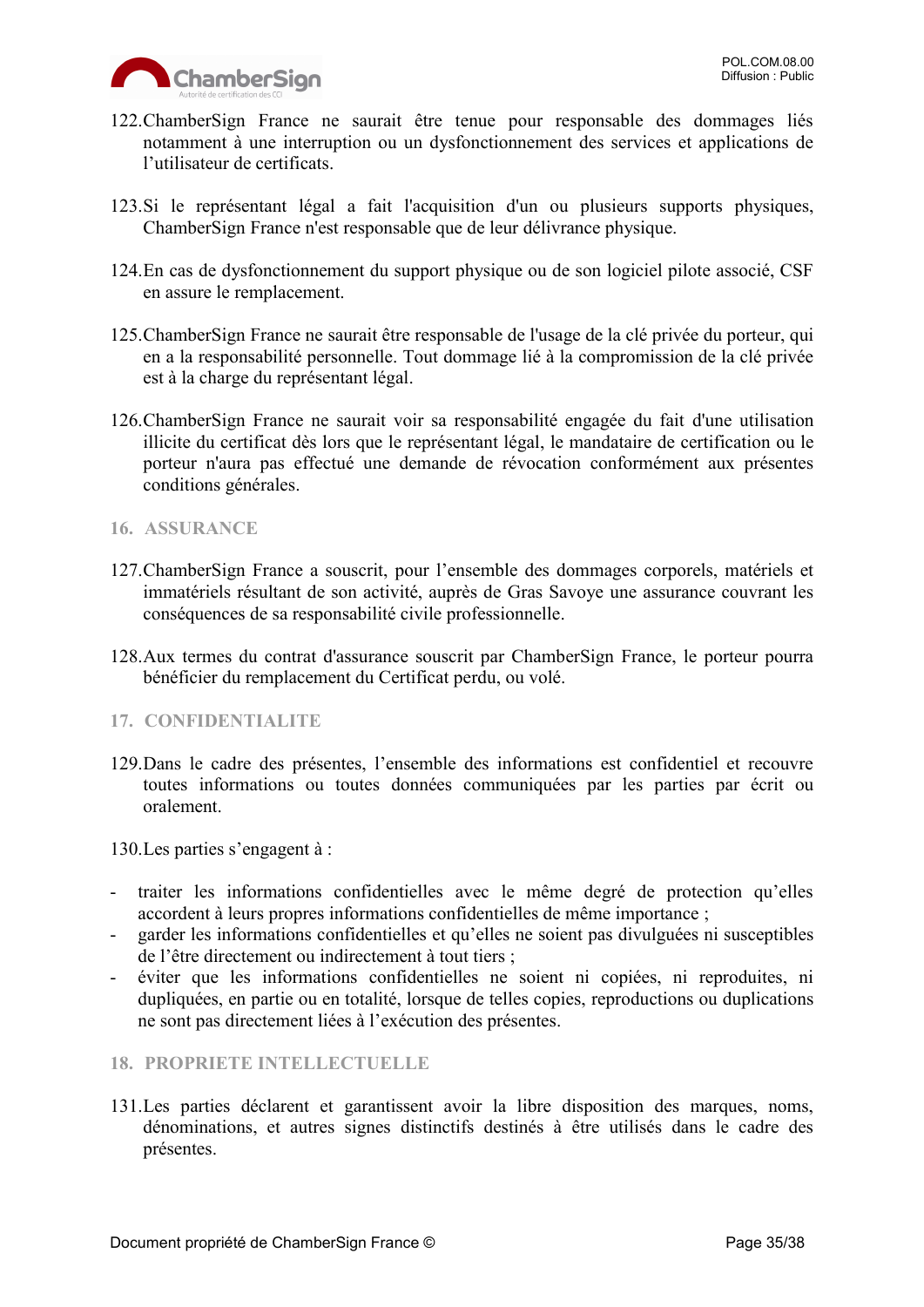

#### <span id="page-35-0"></span>**19. DONNEES A CARACTERE PERSONNEL**

- 132.Les données à caractère personnel recueillies par ChamberSign France pour les besoins de la délivrance et de la conservation des certificats peuvent l'être directement auprès de la personne concernée ou indirectement auprès du représentant légal ou du mandataire de certification et ne seront traitées que pour les fins en vue desquelles elles ont été recueillies.
- 133.ChamberSign France déclare et garantit que les données à caractère personnel collectées dans le cadre des présentes ainsi que les traitements dont elle est le responsable sont traitées conformément aux dispositions de la loi n°78-17 du 6 janvier 1978 relative à l'informatique, aux fichiers et aux libertés.
- 134.En particulier, ChamberSign France fait son affaire de l'observation vis-à-vis des personnes concernées par la collecte et le traitement de données à caractère personnel des informations prescrites à l'article 32 de la loi du 6 janvier 1978.
- 135.ChamberSign France assure la confidentialité et la sécurité des données collectées dans le cadre des présentes.
- 136.Toutefois, ces données pourront être transmises à l'opérateur technique de ChamberSign France, qui respecte la même politique de confidentialité que ChamberSign France.
- 137.Le représentant légal, le mandataire de certification et le porteur peuvent écrire à ChamberSign France, à l'adresse suivante : ChamberSign France - 46 avenue de la Grande Armée - 75 017 Paris, pour exercer leurs droits d'accès, d'interrogation, d'opposition pour motif légitime, et de rectification à l'égard des informations les concernant et faisant l'objet d'un traitement par ChamberSign France, dans les conditions prévues par la loi du 6 janvier 1978.
- 138.Le représentant légal, le mandataire de certification et le porteur disposent de la faculté de s'opposer, sans frais et sans motif, à ce que les données le concernant soient utilisées à des fins de prospection, notamment commerciale.
- <span id="page-35-1"></span>**20. RESILIATION DE L'ABONNEMENT**
- 139.Le représentant légal, le mandataire de certification ou le porteur pourra résilier l'abonnement à tout moment et sans cause.
- 140.Dans ce cas, il ne peut prétendre au remboursement des sommes déjà versées au titre de l'abonnement au service de certification de ChamberSign France.
- 141.De son côté, ChamberSign France pourra résilier l'abonnement de façon anticipée si le représentant légal, le mandataire de certification ou le porteur ne respecte pas les obligations contractuelles mises à sa charge, après une mise en demeure par courrier recommandé avec accusé de réception, restée infructueuse pendant 30 jours.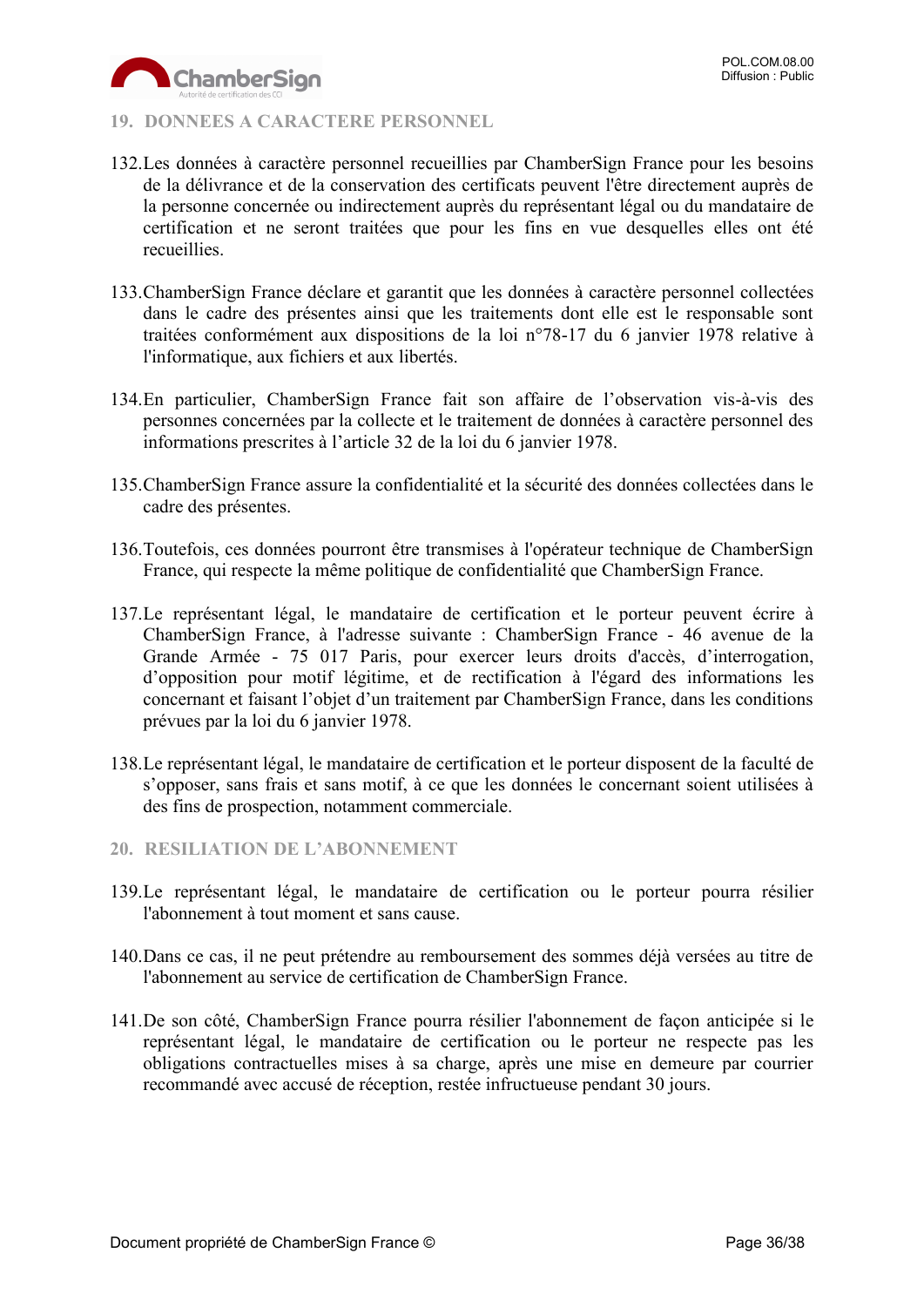

142.L'abonnement est résilié de plein droit :

- en cas d'expiration de l'ensemble des certificats n'ayant pas donné lieu à renouvellement ;
- en cas de révocation des certificats ;
- en cas de non paiement du prix de l'abonnement.

Si après révocation, ChamberSign France reçoit de la même personne, une nouvelle demande de certificat, un nouveau dossier sera constitué et les Conditions Générales d'Utilisation seront alors à nouveau à signer.

143.En cas de résiliation intervenant avant la fin de la durée de validité attachée au certificat, pour un motif non imputable à ChamberSign France, le prix versé par le représentant légal ou par le porteur restera acquis à ChamberSign France.

#### <span id="page-36-0"></span>**21. BONNE FOI**

144.Les parties conviennent d'exécuter leurs obligations avec une parfaite bonne foi.

#### <span id="page-36-1"></span>**22. CONSERVATION**

- 145.ChamberSign France conservera les documents relatifs à la preuve du contrôle d'identification des porteurs pendant les délais prévus dans la politique de certification.
- 146. Les journaux d'évènement sont conservés sur site pendant une durée de 30 jours.

147. Après leur génération, ils sont archivés dans un bref délai et au plus tard sous le délai d'un jour et pendant cinq ans.

- 148.Les dossiers d'enregistrement sont archivés pendant une durée de 5 ans.
- 149.Les certificats de ChamberSign France et des porteurs, ainsi que les LCR émis par ChamberSign France sont archivés pendant une durée de 5 ans.
- 150.S'agissant des documents dont la durée d'archivage est supérieure à 5 ans, il revient au porteur de faire le nécessaire pour garantir l'archivage du certificat à des fins de vérification de la validité de la signature.
- 151.Les dossiers de demande de certificat acceptés sont archivés pendant une durée nécessaire aux besoins de fourniture de la preuve de la certification dans des procédures légales, conformément à la loi applicable.

#### <span id="page-36-2"></span>**23. NULLITE**

152.Si une ou plusieurs clauses des présentes conditions générales sont tenues pour non valables ou déclarées comme telles par une loi, un règlement ou par suite d'une décision définitive d'une juridiction compétente, les autres clauses conserveront leur pleine validité sauf en cas de caractère indissociable avec la stipulation litigieuse.